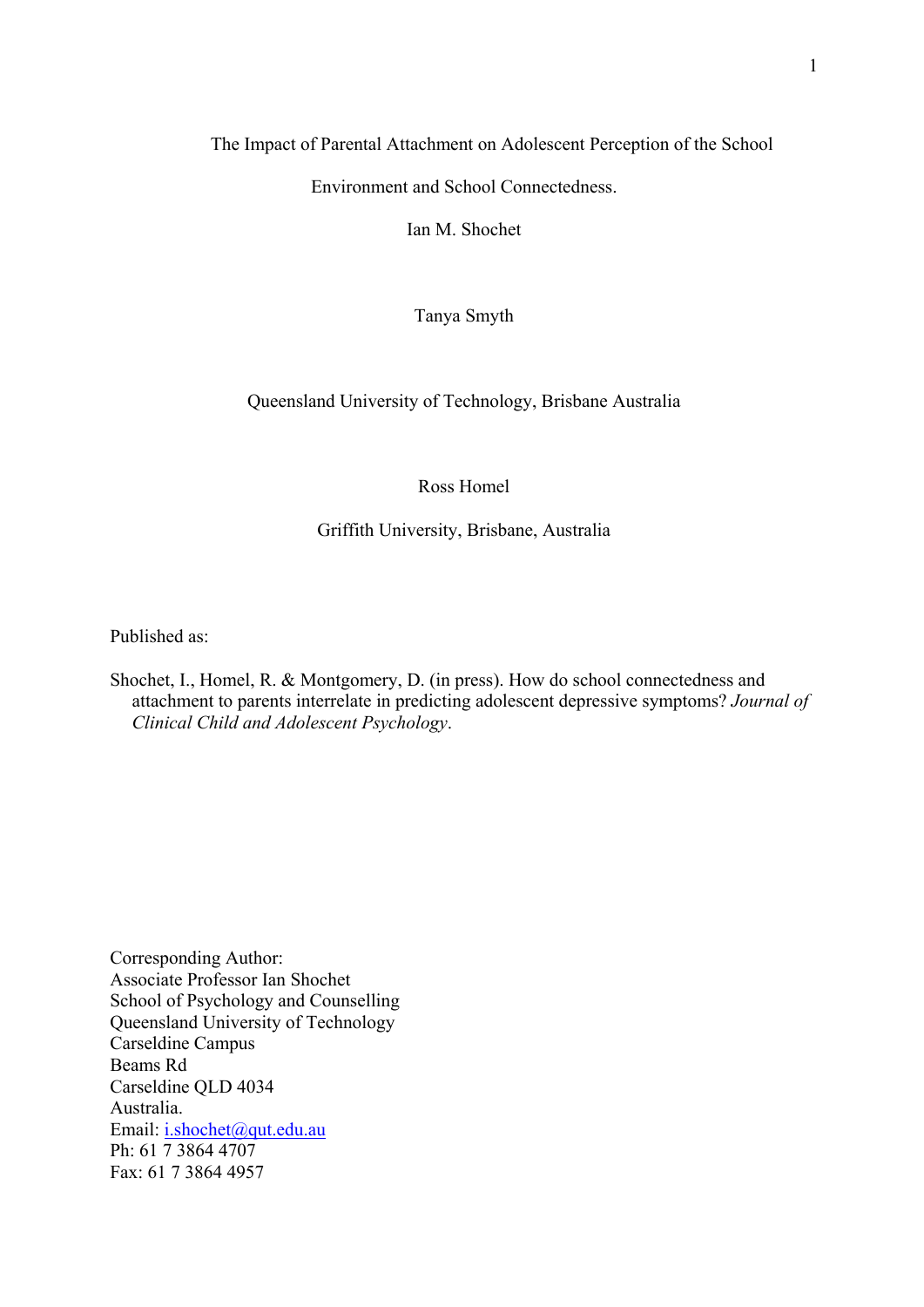#### Abstract

School connectedness (i.e., the extent to which students feel accepted, valued, respected and included in the school) has recently surfaced as one of the most important predictors of adolescent mental health (particularly depressive symptoms). Thus it is now vital to understand predictors of school connectedness. The school environment is an established predictor, but we set out to examine whether parental attachment predicts both the perception of the school environment and school connectedness and whether the perception of school environment mediates the relation between parent attachment and school connectedness. A study of 171 high school students from years 8 to 12 showed that parent attachment strongly predicted both the experience of the school environment and school connectedness. We also confirmed the mediation hypothesis that suggests that the relationship between parent attachment and school connectedness is not a direct one but largely carried through individual differences in the perception of the school environment that is influenced by parent attachment. This finding has important clinical implications in terms of shedding some insight on how multiple systems might be interlinked in influencing wellbeing in adolescents and confirms the importance of intervening at the double platform of both the family and the school system.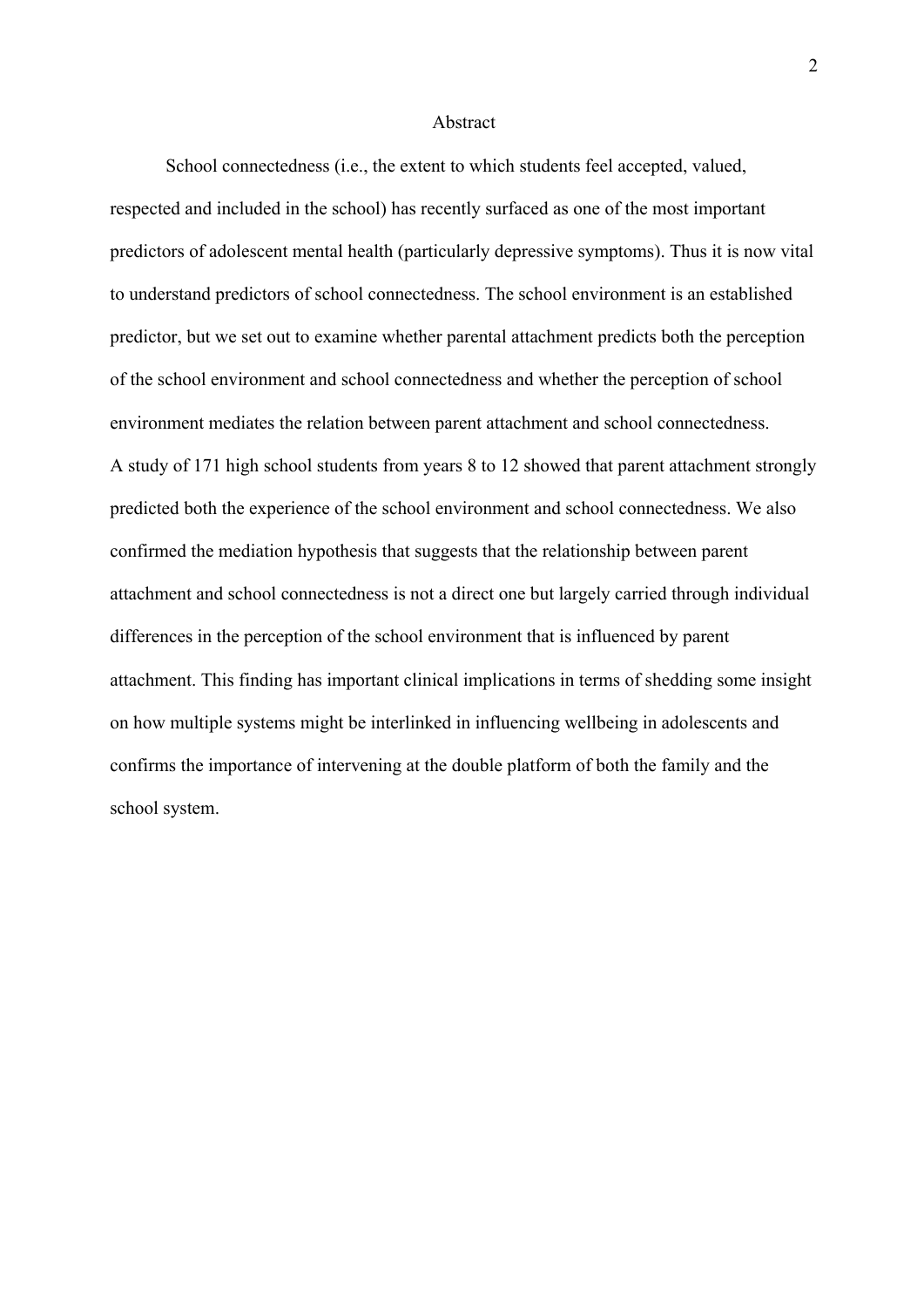Adolescence is a time of considerable increase in risk in a range of psycho-social problems. These include substance use or abuse, school misconduct, academic failure, juvenile crime, self-injury and suicide (Simons-Morton, Crump, Haynie & Saylor, 1999) as well as mental health disorders. For example, a Australian National Survey of Mental Health and Well-being (Sawyer et al., 2000) indicated that 14% of young people in Australia suffered mental health problems. Under these circumstances it is considered one of the Australian National Mental Health priorities to explore further the risk and protective factors for teenage mental health problems in order to inform prevention and treatment efforts.

More recently the construct of school connectedness defined by Goodenow (1993b, p.80) as "the extent to which students feel personally accepted, respected, included, and supported by others in the school social environment" has emerged as a potential major predictor of adolescent psycho-social and mental heath problems, particularly depression (Shochet, Dadds, Ham & Montague, 2006). Thus attachment to the school is now surfacing as a vital systemic variable that needs to be factored into treatment and prevention of adolescent mental health problems.

We know that attachment to parents plays an important role in the adolescent's construction and evaluation of self-identity which in turn influences their psychological wellbeing (Wilkinson, 2004) and that adolescents with an insecure attachment style are generally most susceptible to mental health problems (Essau, 2004). It would appear that attachment to schools might even bear a stronger relationship to teenage depression than attachment to parents (Shochet, Homel, & Montgomery, 2006) but it may well be that attachment to parents may predispose people to difficulties in attaching to schools. At this stage we have very little information about predictors of school connectedness and it is vital to tease out whether the school environment can impact on school connectedness or whether the predisposition to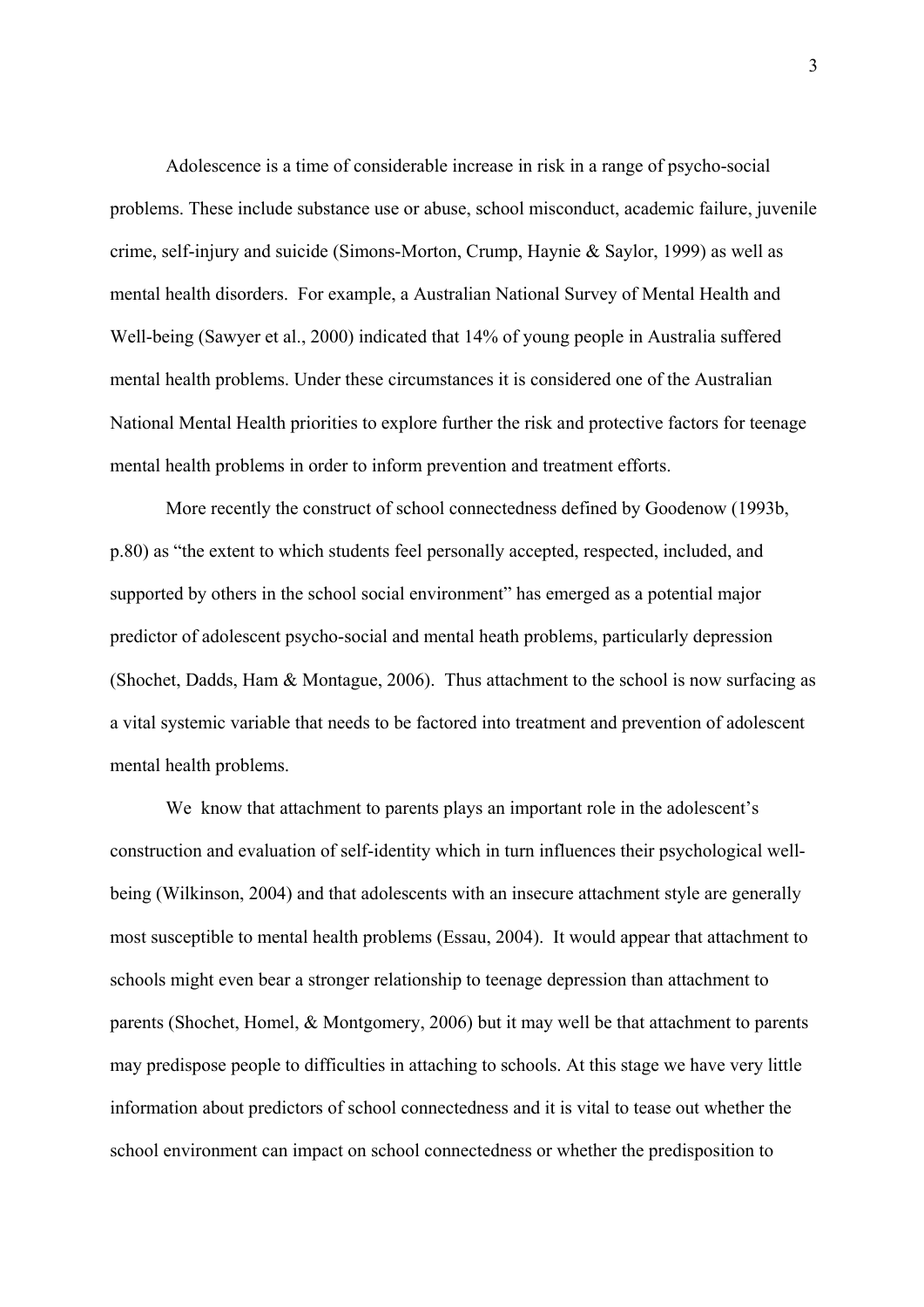attachment gained from parental attachment history determines this connection. The aim of this study is to examine the interactions between attachment to parents and school environment on predicting school connectedness in adolescents.

### *School Connectedness and Adolescent Well-being*

More than a decade ago, school connectedness was identified as the critical factor in the participation and retention of potentially at-risk students (Goodenow, 1993b; Wehlage & Rutter, 1986). Subsequently the research has shown that school connectedness plays a broader and crucial role in healthy youth development (Catalano, Haggerty, Oesterle, Fleming & Hawkins, 2004). Connecting with school helps the adolescent to develop a sense of direction and purpose, protects against feelings of psychological distress (Roeser, Eccles & Sameroff, 1998), increases self-esteem (Hagborg, 1994; Osterman, 2000) and decreases the likelihood of an adolescent starting to engage in a pattern of problem behaviour (Dornbusch, Erikson, Laird & Wong, 2001). School connectedness reduces barriers to learning such as delinquency and violence, gang membership, substance use and school dropout (Catalano et al., 2004). Adolescents who feel that their teachers are fair and care about them are less likely to engage in drug use, suicidal ideation or attempts, and weapon-related violence (McNeely & Falci, 2004).

School connectedness has also been associated with mental health in young people. Jacobson and Rowe (1999) found depressed mood was significantly correlated with both family connectedness and school connectedness. In a cross-sectional study using hierarchical linear modeling, Anderman (2002) found that students' higher individual levels of school connectedness were related to increased optimism and lower levels of depression and problem behaviour as well as improved academic performance**.** Kuperminc, Leadbetter, and Blatt (2001) examined the relationship between school connectedness and internalizing and externalizing symptoms in year 6 and 7 students in one large school with a sample of 460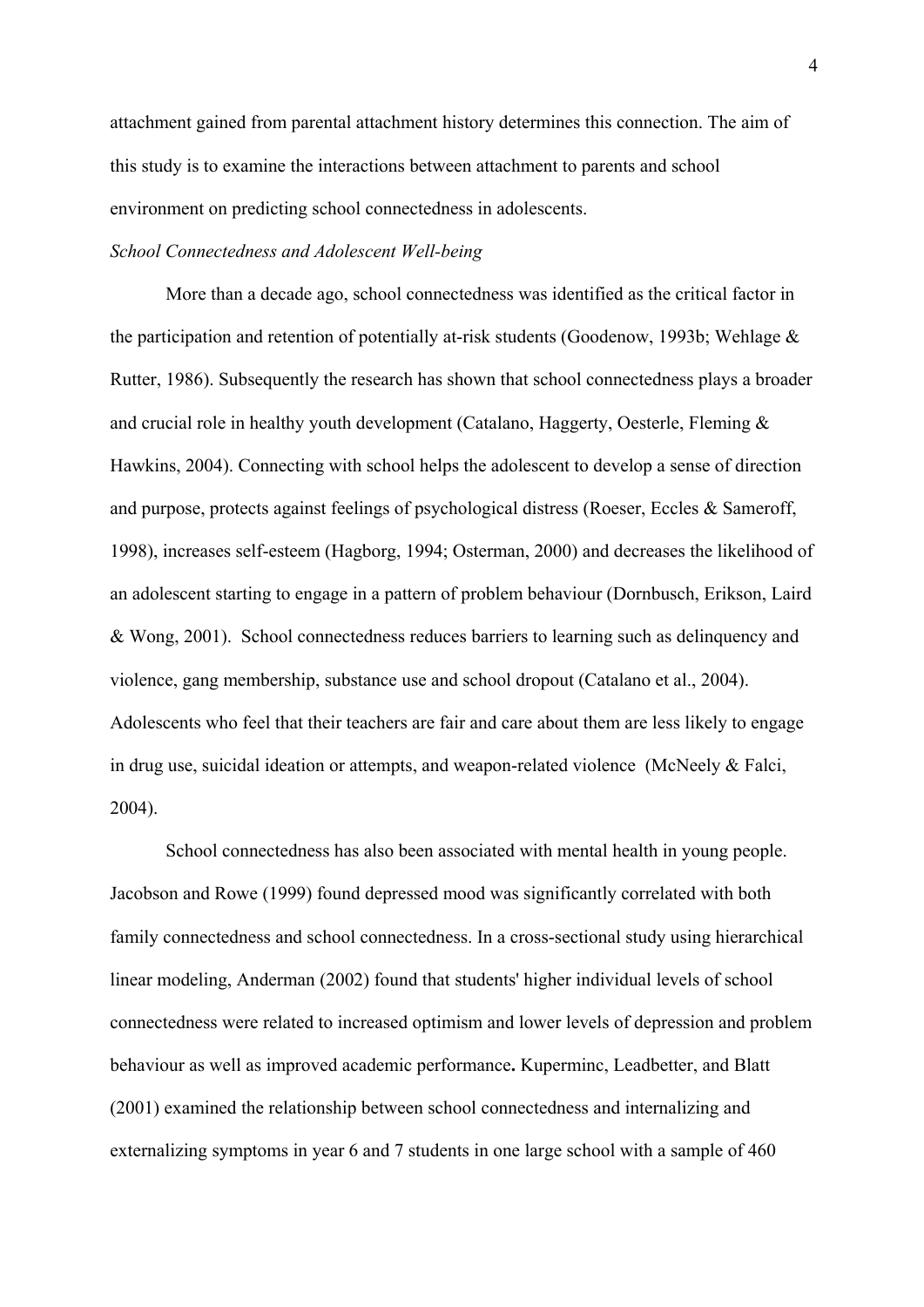students. They found that school connectedness accounted for an additional 2% and 5% respectively of the variance in internalizing and externalizing problems one year later after controlling for prior levels of emotional problems and other background variables (e.g., vulnerability to criticism and interpersonal efficacy). In a recent study of a sample of over 2000 adolescents, Shochet, Dadds, Ham & Montague (2006) found school connectedness predicted mental health symptoms of depression, anxiety and general functioning one year later after controlling for prior symptoms. Most importantly the study showed that school connectedness appears to predict future mental health problems rather than mental health predicting future school connectedness. In addition the study showed a much stronger than previously reported link to adolescent depression with correlations showing between 38% and 55% covariation with depressive symptoms and school connectedness. If this result is replicated it would strongly suggest that school connectedness is shaping up to be one of the most important predictors of teenage depressive symptoms (with the exception of previous depressive symptoms).

The findings above would suggest that we need to take an urgent look at predictors of school connectedness. At first glance it would appear that altering the school environment to create a more friendly and engaging school would impact on school connectedness. Research suggests that a significant proportion of the differences in school connectedness can be predicted by classroom management and inclusion in extra-curricular school activity (McNeely, Nonnemaker, & Blum 2002), and that an intervention targeting teachers to promote a climate of warmth, acceptance, inclusion and equity may indeed prove successful, particularly in the prevention of future depressive and other mental health symptoms. However our own research has shown that within the same school environment there are vast individual differences in school connectedness and that the differences between schools in relation to school connectedness are not as vast as one would expect. This raises the question of whether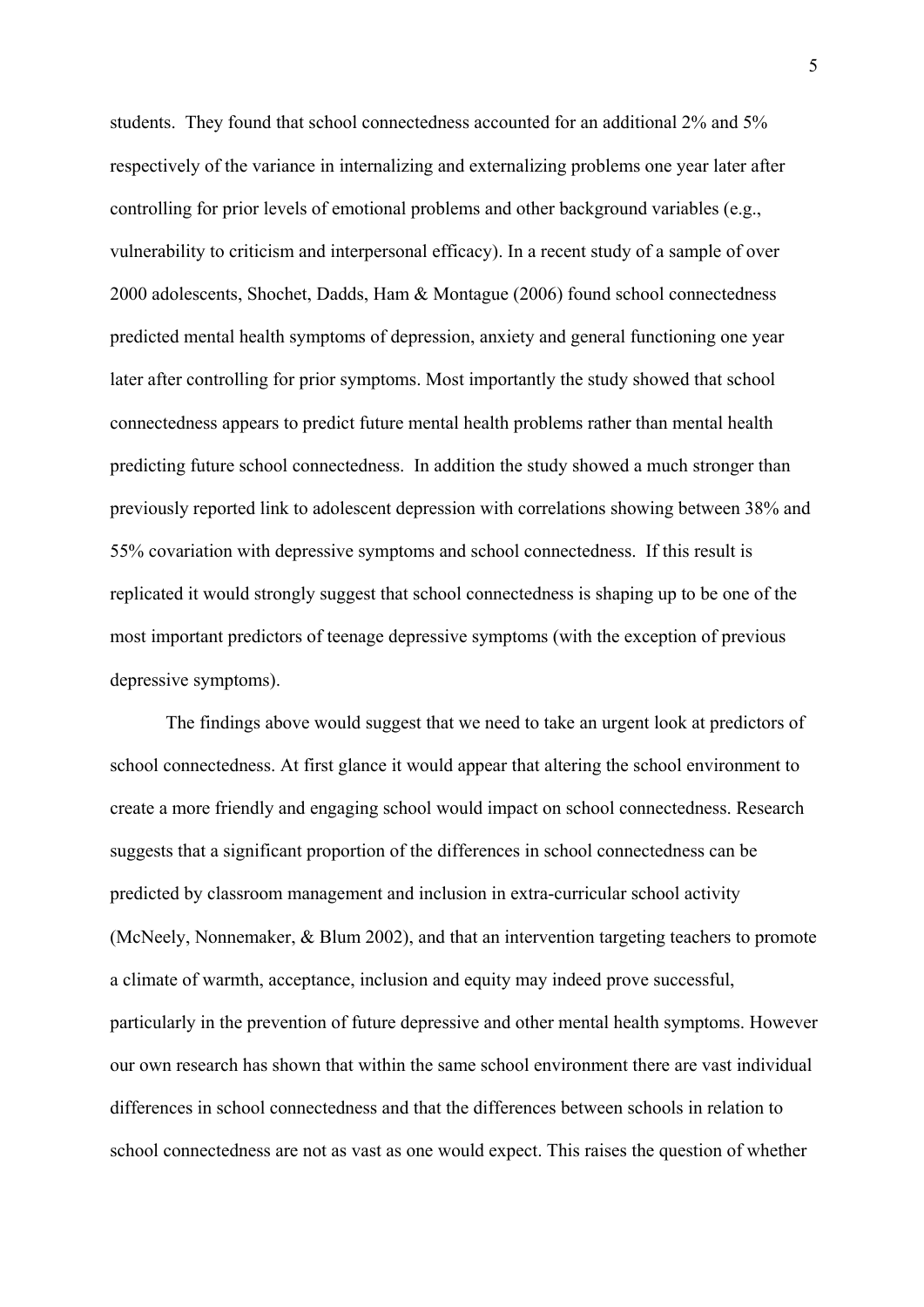school connectedness is a marker for general attachment style as suggested by attachment theory. Is school connectedness predicted by attachment to parents or is it the actual school experience that accounts for school connectedness. How do these variables interact in predicting school connectedness?

### *Adolescent Parental Attachment and School connectedness*

Attachment behaviours are proposed to be established in infancy and activated throughout childhood. Bowlby (1969) asserts that attachment behaviours are reinforced through interaction with the primary caregiver, which contributes to the child's formation of cognitive "internal working models" that provide representations of the self, others and the environment. Working models are thought to contain processes that influence interpretation and memory of experiences, and to become more elaborate and stable as the child grows older and learns to extend the models for use in novel situations. In this way, internal working models are said to form the basis for attachment styles, which contain expectations of responsiveness and stability in future interpersonal relationships, for coping with stress and seeking social support (Bowlby, 1969; Kenny, Moilanen, Lomax & Brabeck, 1993).

While attachment theory proposes an inherent bias for attachment behaviour to be directed toward one person, it also suggests that during adolescence, attachment changes to include other adults who may assume equal or greater importance than that of parents (Bowlby, 1969). This proposition is also asserted by Salter Ainsworth et al. (1978), who stated that the nature of attachment changes in adolescence during the individuation process, which is characterised by increases in periods when parental accessibility does not contribute to an adolescent's feelings of security (Salter Ainsworth et al. 1978). Salter Ainsworth et al. (1978) have suggested that during this time adolescents acquire the ability to become attached to other figures, such as their peers and other adults.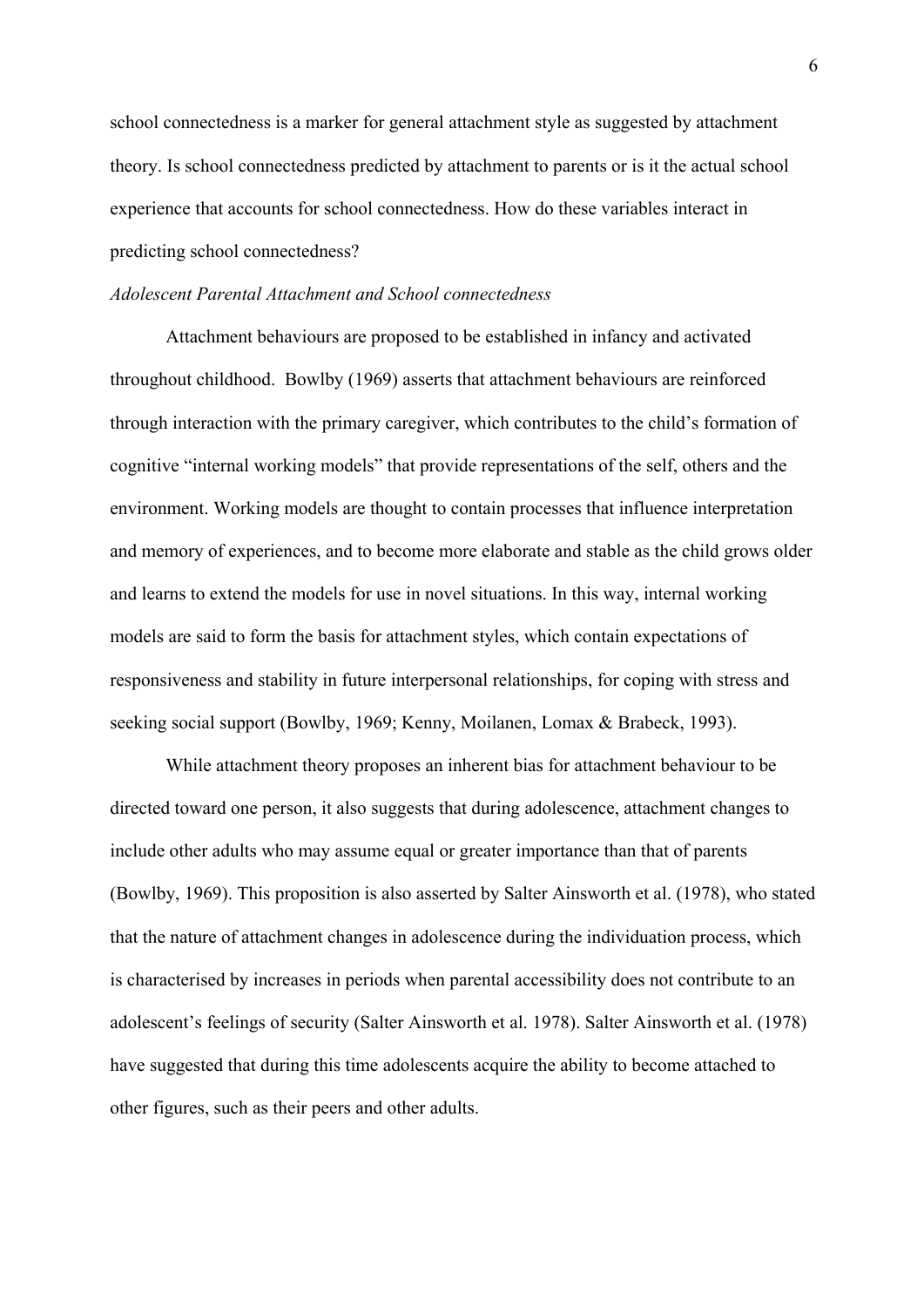Evidence for the long-term stability of attachment style has been obtained from studies that have assessed discourse and emotional integration of attachment experiences. Individuals who are securely attached are believed to demonstrate integration of attachment experiences in their representation of their self in relationships, whereas other attachment styles show an incoherent discourse characterised by either idealisation or being dismissive of caregivers (Allen, Moore, Kuperminc & Bell, 1998; Zimmerman & Becker-Stoll, 2002). A study by Zimmerman and Becker-Stoll (2004) found significant attachment representation stability of 77% from age 16 to 18, which supported the earlier findings by Kirkpatrick and Hazan (1994) that demonstrated high stability of attachment in adults over a period of four years.

In contrast, however, Cook (2000) has argued that the conceptualisation of attachment relationships is ambiguous. One aspect concerns whether attachment is relationship-specific, as was demonstrated by Grossman, Grossman, Huber and Wartner (1981) and also whether an individual or dyadic level of analysis is appropriate. A second ambiguity identified by Cook (2000) concerned the direction of effects. Cook (2000) argued that as characteristics of the primary caregiver are fundamental to a child developing secure attachment, the internal working model of relationships can instead be described as a partner-effects model. It is therefore evident that some debate exists concerning the stability and operational processes of Bowlby's (1969) hypothetical internal working models. This debate would certainly have implications for the hypothesis that parent attachment would predict school connectedness.

Overall however the weight of evidence suggests that internal working models of attachment are relatively stable from infancy to adulthood and the adolescent's internal working model of self in relationship to others guides their expectations and behaviours (Allen, McElhaney, & Kuperminc, 2004). The level of security experienced in the child-parent relationship forms a template for the pattern of relationships the individual experiences throughout their life (Wilkinson, 2004). Therefore, an adolescent's ability to experience a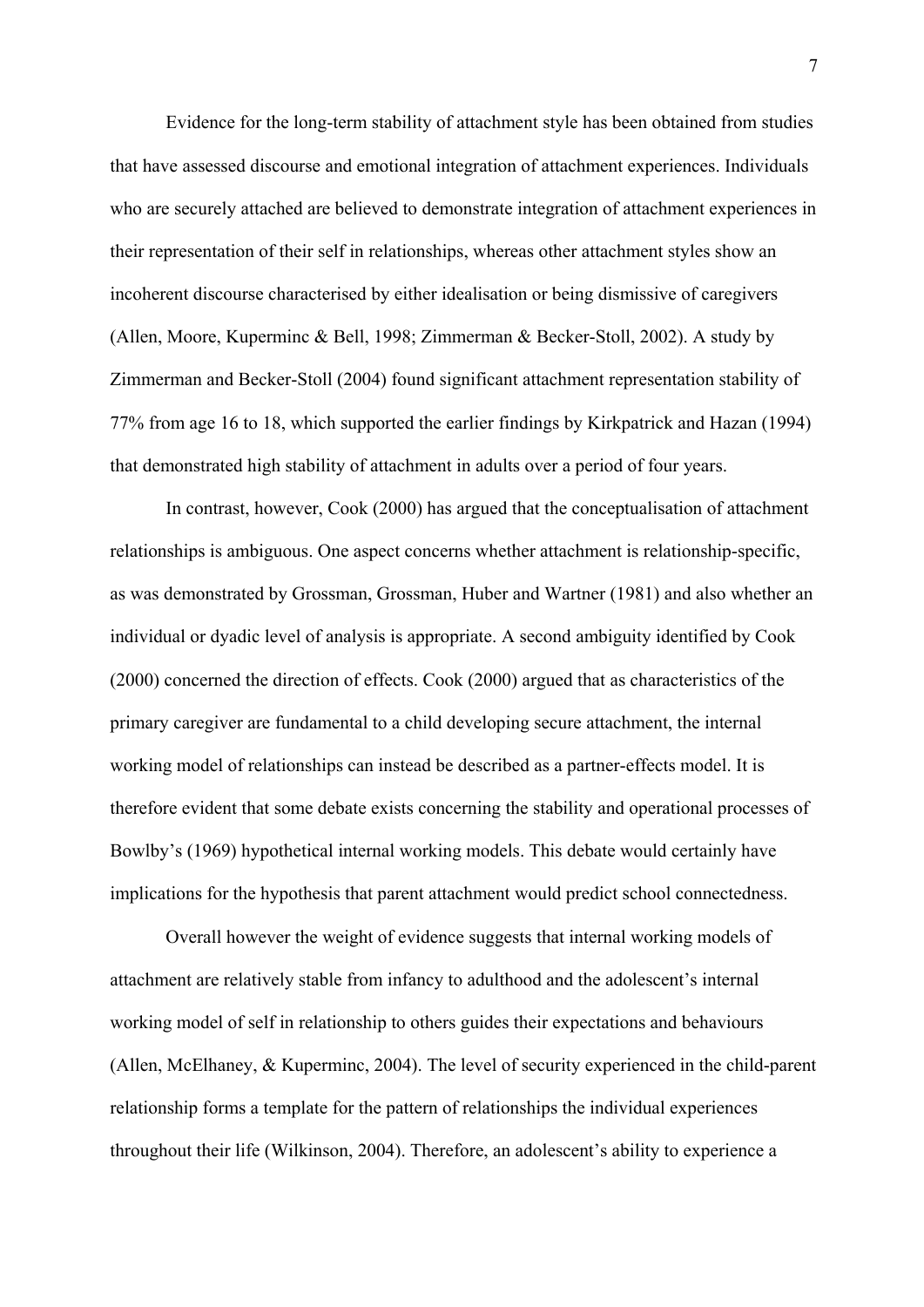sense of school connectedness may be contingent on the nature of previous socialisation experiences in the family context (Barber & Olson, 1997).

A student's internal working model can affect their view of their teachers, the way the student and teachers behave toward each other, and the teachers' perceptions of the student (Pianta, 1999). Thus the attachment to parents may well predispose teenagers to respond differently to the school environmental factors. The research below sets out some of the school environment factors that have been identified as important in school connectedness, some of which would be more sensitive to a predisposition to attachment than others, but overall would suggest that parent attachment may impact on the perception of school environment which in turns impacts on school connectedness.

# *School environment factors*

Not surprisingly school-related factors have been previously identified as having a significant impact upon adolescent's experience of school connectedness. These factors include relationships with school teachers and other school personnel, school activity involvement and general classroom environment (McNeely et al. 2002).

The necessary frequency of student-teacher interactions means that the student-teacher relationship is a critical aspect of the school environment. Studies have demonstrated that student perceptions of positive relations with teachers and other school staff contributed to their success in academic settings (Jacobsen & Hoffman, 1997; Marchant, Paulson, & Rothlisberg, 2001; Midgley, Feldlaufer, & Eccles, 1989). Research by Roeser et al. (2000) demonstrated that adolescents who perceived their teachers as caring and respectful showed improved academic, social and emotional functioning over time, while Cochran and Bo (1989) identified that support from non-related adults influenced school adaptive behaviour and academic performance. Similarly, Midgley et al. (1989) found evidence suggesting that the quality of the student-teacher relationship may be important during adolescence when seeking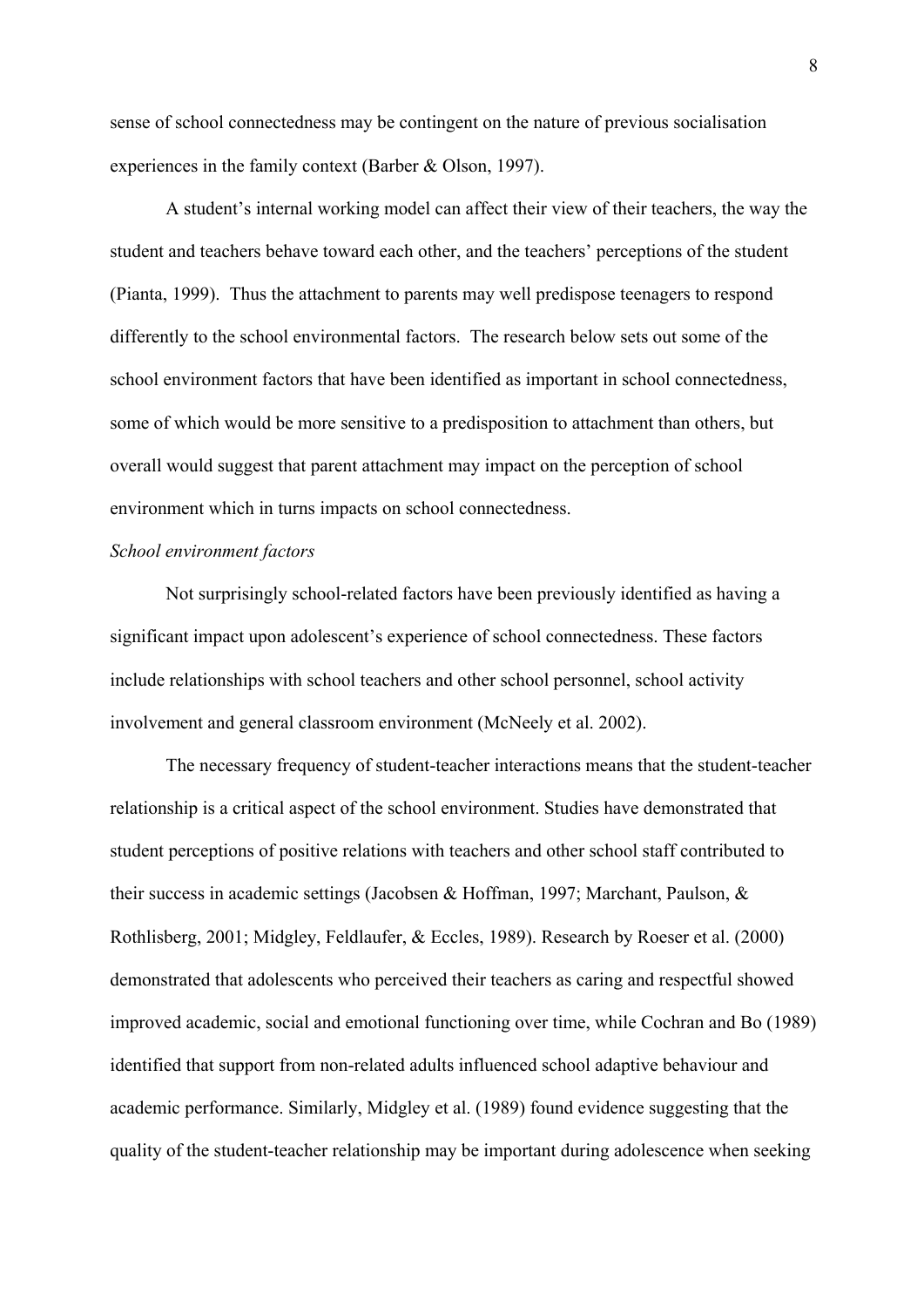adult role models outside the family. It is not difficult to see how the relationship with teachers might be influenced by attachment to parents. What is still unclear from this research is whether high school students in particular require a critical mass of teachers or school personnel to be warm and friendly or whether the predisposition to attachment would form an overall impression of friendly school environment or not, regardless of the number of teachers or other personnel that are perceived as friendly.

School activity involvement has been demonstrated to have positive effects for adolescent wellbeing (Eccles & Barber, 1999). In a study of the effect of participation in school activities upon adolescent well-being, Eccles and Barber (1999) examined the potential benefits of participation, including better GPA, lower rates of school absences, and lowering of potential risks (including delinquent behaviour). Evidence was found to indicate that participation in school activities was a protective factor in relation to academic performance and involvement in risk behaviours, and effects were maintained even after controlling for social class, gender and academic ability (Eccles & Barber, 1999). McNeely et al. (2002) also investigated the relationship between student participation and school connectedness, with results to indicate that those who participated in school activities experienced higher overall school connectedness. Thus it is evident that participation in school activities is an important contributing factor to school connectedness.

An additional major aspect of the school context is the general classroom environment. The classroom environment refers to the management of the classroom by school personnel, and has been conceptualised as including teacher control and responsiveness, and the quality of adolescent's relationships with teachers and peers (Marchant et al. 2001; McNeely et al. 2002). Classroom environment research has typically investigated the relationship between student perceptions of classroom environment and student outcomes (Hunt et al. 2002; Wehlage & Rutter, 1986). Such research has demonstrated that students' perceptions of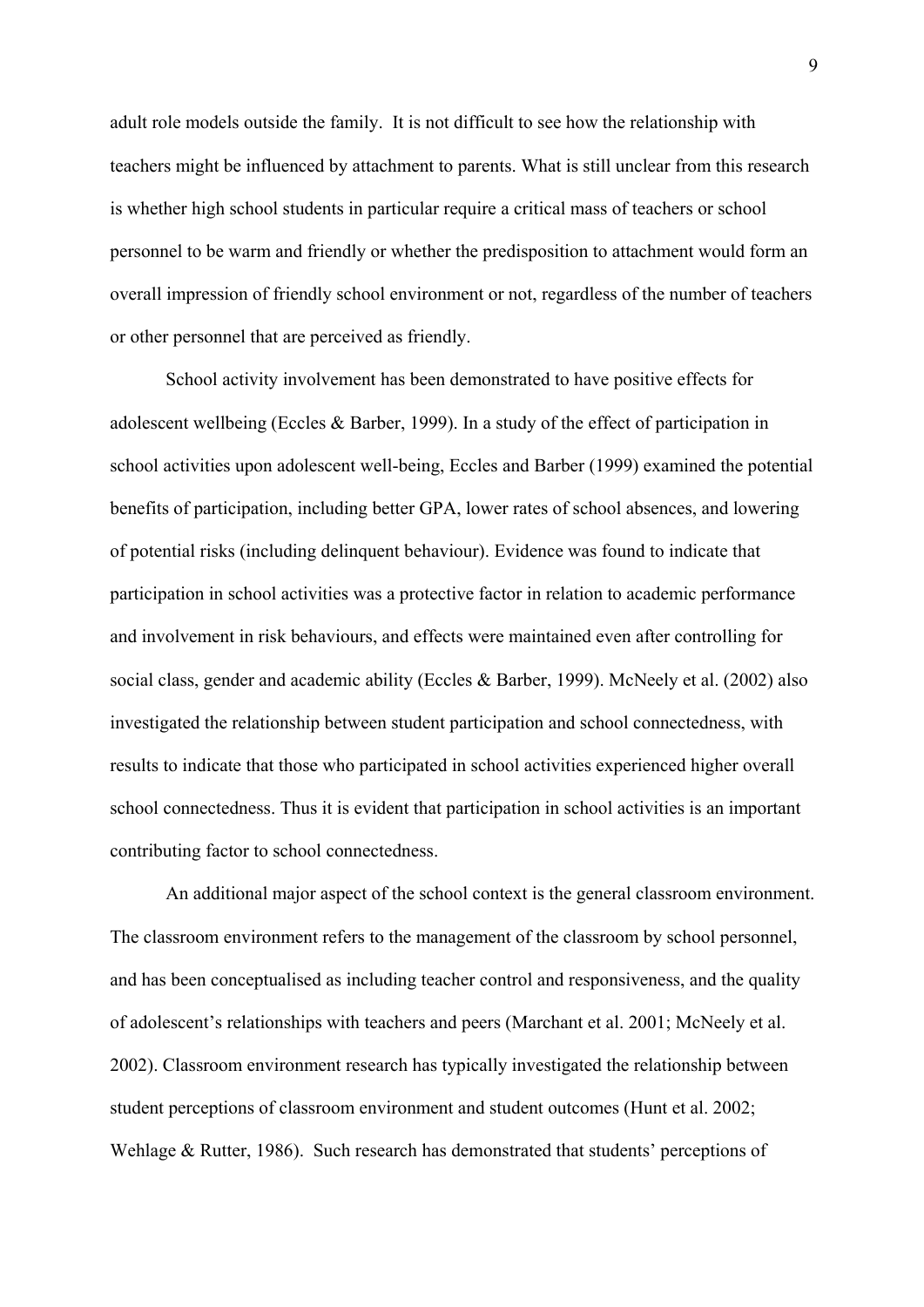classroom environment account for a significant amount of the variance in student learning outcomes, beyond that associated with student background characteristics (Fraser, 1998; Wong, Young & Fraser, 1997). Findings such as this have led to and subsequently validated the promotion of prevention interventions targeting classroom environment factors (Hunt et al. 2002; Wehlage & Rutter, 1986).

Thus in sum there are a number of school environment factors that might account for the overall sense of school connectedness. Some of these factors might be influenced by parent adolescent attachment while others might be independent of this influence. It is absolutely vital to understand this relationship because there might be no point in placing efforts into changing the school environment to promote school connectedness if the perception of the school environment is eclipsed by an attachment predisposition that comes from parental attachments. Similarly interventions that focus on parental attachments to enhance school connectedness could be insufficient if the school environmental factors remain important predictors of school connectedness when taking attachment into account. The model of interaction between parent attachment, school environment and school connectedness that we propose here is known as a mediational model. We are suggesting here from the research above that parent attachment will affect school connectedness but that this impact is carried through the responsiveness to the school environment which serves as the mediator between parental attachment and school connectedness.

According to Baron and Kenny (1986) a variable is said to function as a mediator (school environment) to the extent that it accounts for the relationship between the independent variable (parent attachment) and the dependent variable (school connectedness). For school environment to act as a mediator between parental attachment and school connectedness, the following four hypotheses must be confirmed: 1. Parental attachment is significantly related to school connectedness; 2. School environmental variables are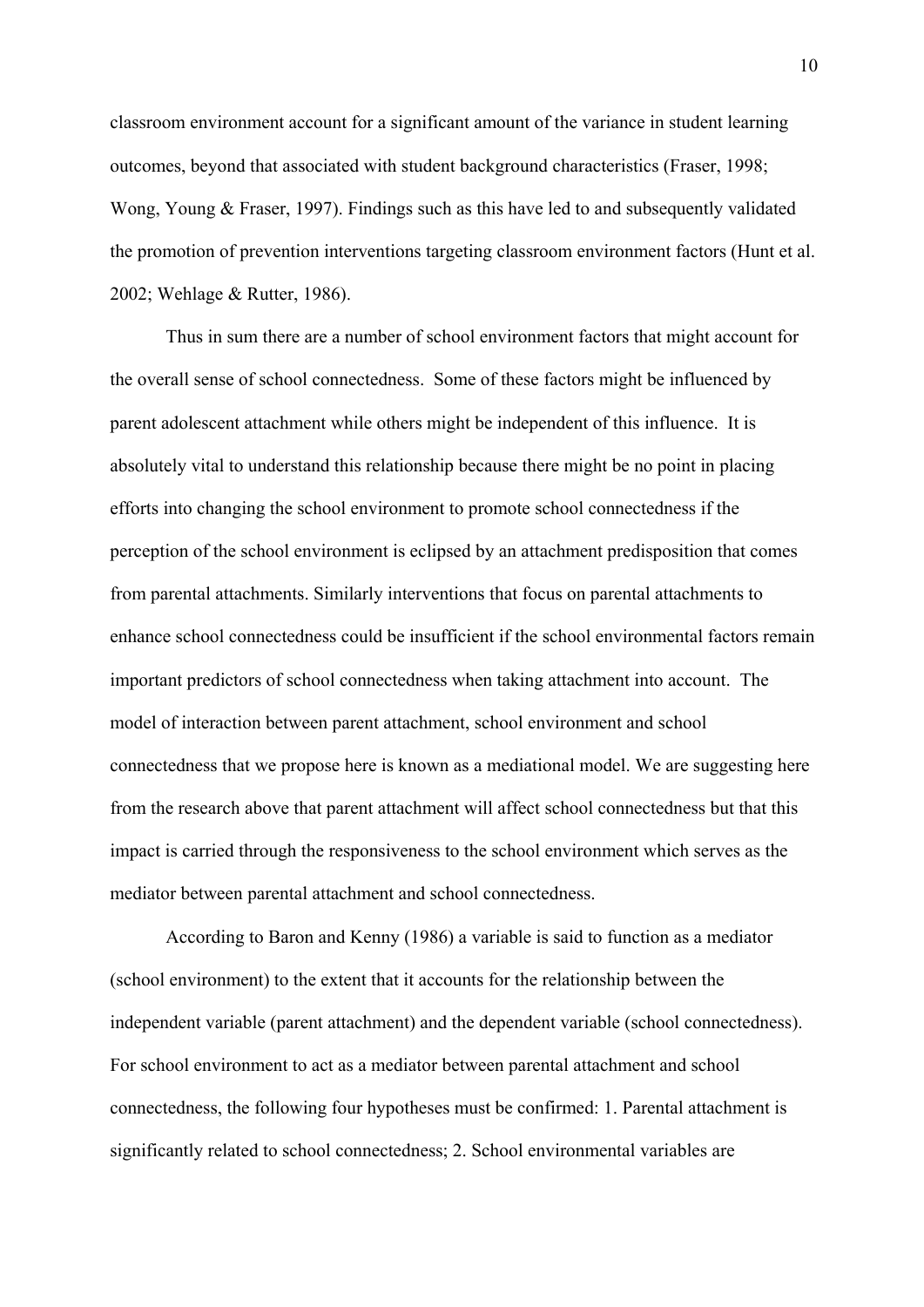significantly related to school connectedness; 3. Parental attachment is significantly related to perceptions of school environment; and 4. When the perception of school environment and parent attachment are examined to together as a predictor of school connectedness, the relationship between parental attachment and school connectedness is no longer significant (full mediation) or the significance of parent attachment is substantially reduced (partial mediation). This study tests these hypotheses.

#### METHOD

#### Participants

A total of 171 students participated in the study and consisted of 88 females and 83 males. Participants' ages ranged from  $12 - 18$  years (grades  $8 - 12$ ), with a mean age of 15 years. The participants consisted of students from a Brisbane state high school drawn from an upper middle-class suburb. The recruitment rate for this study was 32 percent. The descriptive data would suggest that this is a representative sample. Eleven percent of the participants spoke a language other than English at home. Vietnamese and Cantonese were the most common other languages (4 participants each), followed by Samoan and Dutch (2 participants each), with other languages including Spanish, Malay, Serbian, Maltese, Yugoslavian and Bosnian.

#### Measures

Study participants were required to complete questionnaires which were provided by the researchers in a pen-and-paper format.

# *Psychological Sense of School Membership*

The target variable of school connectedness, as defined by Goodenow (1993b), was measured by the Psychological Sense of School Membership (PSSM) questionnaire. The PSSM is a self-report scale intended for use as a research instrument for measuring individual differences in school belonging across diverse populations, and for identifying students 'at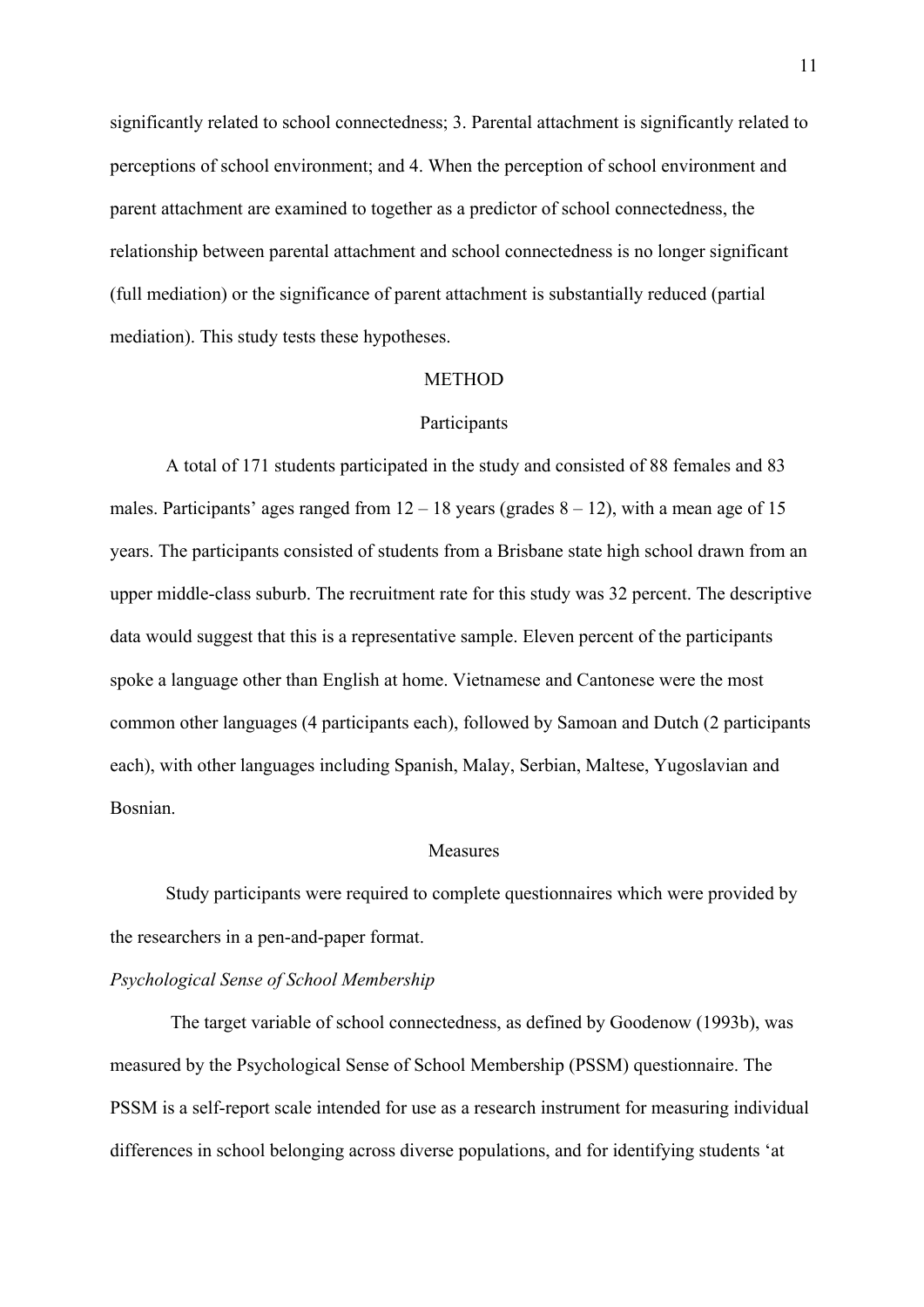risk' (Goodenow, 1993b). It includes 18 items, scored from  $1 =$  not at all true, to  $5 =$ completely true. Examples of questions on the scale include 'I feel like a real part of this school', 'Most of the teachers at this school are interested in me', 'I feel very different from most other students here', and 'I feel proud of belonging to this school'. The PSSM has demonstrated high internal consistency reliability with Cronbachs Alpha ranging from .77 to .88 across different samples (Goodenow, 1993b).

### *Parental Attachment Questionnaire*

The predisposition factor of parent-adolescent attachment was measured using the Parental Attachment Questionnaire (PAQ) (Kenny, 1990). The PAQ is a self-report measure of adolescent attachment to their mother and father (individually or collectively). It consists of 41 items and provides scores on two scales: 'affective quality of relationship with parents' (PAQa), and 'parents as facilitators of independence' (PAQb) (Kenny, 1990). The 'affective quality of relationship with parents' assesses the connection component, while the 'parents as facilitators of independence' scale assesses the psychological autonomy element of attachment. Responses to questions are scored from  $1 =$  not at all, to  $5 =$  very much. The scales have demonstrated high levels of internal consistency, evidenced by Cronbachs Alpha of .96, .88, and .88 respectively (Kenny, 1990). Examples of items from this questionnaire include "In general, my parents are persons I can count on to listen to me when I feel upset", "In general, my parents support my goals and interests", "In general, my parents are too busy and otherwise involved to help me", "During time spent together, my parents were persons whom I enjoyed telling about what I have done and learned", and "After time spent together, I leave my parents with feeling let down and disappointed by my family" (Kenny, 1990). Higher scores on these scales denotes poorer attachment.

### *School environment variables*

*Involvement in school activities*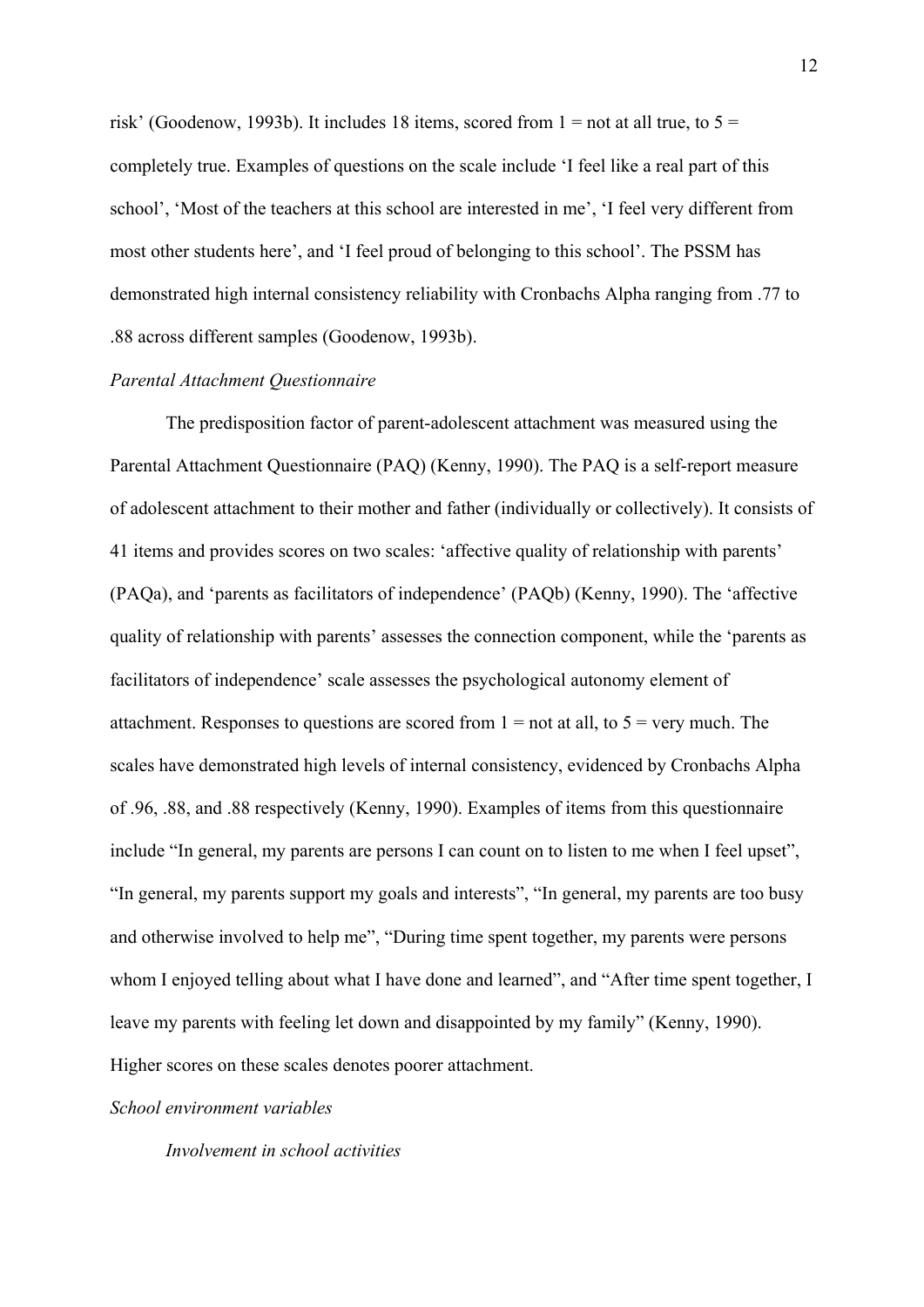This was measured by two key markers of school engagement rated on a 5 point scale. These were "Have you received an Academic Achievement Award in the last year?" and "Do you participate in any school activities such as sport, singing, music, etc". Measuring these items gave an indication of the student's involvement in school activities.

### *Classroom Environment Scale*

In conjunction with these items, the Classroom Environment Scale (CES) was used to measure additional aspects of the classroom environment (Moos & Trickett, 1987). The CES is a self-report scale designed to measure nine dimensions of the classroom environment. These dimensions include involvement, affiliation, teacher support, task orientation, competition, order and organisation, rule clarity, teacher control, and innovation (Moos & Trickett, 1987). An important property of the CES is that it assesses dimensions reflective of the responsibility of the teacher to provide suitable learning conditions and support and systematically assesses student peer relationships (Moos & Trickett, 1987). The CES has demonstrated high internal consistencies ranging from .67 to .86 (Moos & Trickett, 1987). The questionnaire is a 'true or false' questionnaire, and examples of items include 'The teacher will be more like a friend than an authority', 'Most students in class will really pay attention to what the teacher is saying', 'Very few students will take part in class discussions or activities', 'This teacher will want to know what students themselves want to learn about' and 'Students really enjoy this class' (Moos & Trickett, 1987).

## *Perception of the Student Support Services*

The variable of support services was measured by a home grown measure that required participants to rate statements concerning the school support services on a 5-point scale ranging from 1 (not at all true) to 5 (completely true). Statements included "I would recommend my friends to the Guidance Officer if they had a problem or crises", and "My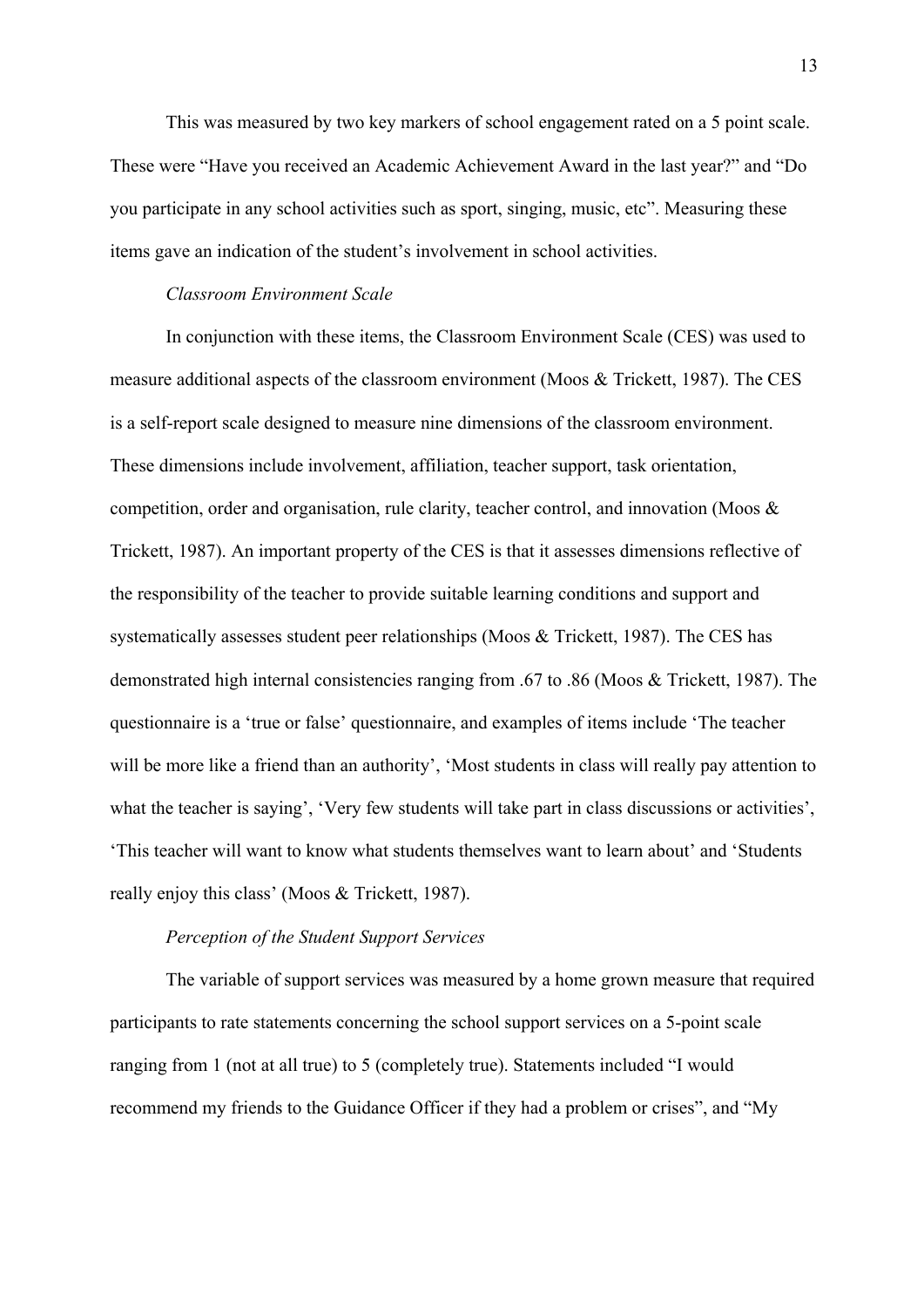friends will be positive if I go to speak to the Guidance Officer about a problem I have". The support services scale demonstrated high internal reliability, with a Cronbachs Alpha of .86.

## *General Likeability of Teachers*

To provide a robust measure, Likeability of Teachers was measured by an aggregate of items assessing students' perceptions of their teachers and their degree of warmth, ability to include students, recognise their strengths and treat them fairly. Items were all measured on a five point scale. Response options for all the items included "All of them", "Most of them", "Half of them", "One or two of them", "None of them", and items included "Thinking of my teachers this term, I really like…", "Thinking of my teachers this term, my teachers are warm and friendly". A reliability analysis was performed on this scale and was found to have moderately high internal reliability, with a Cronbachs Alpha of .75.

# *Attachment to Home Class*

The home class in the school is an important source of pastoral care through a program called the House Support Group (HSG). This questionnaire contains items that assess the students' experience of their HSG teacher and environment. Examples of items from this scale include "I have made some good friends in my HSG class", "I think the HSG is a valuable part of the school program". The Attachment to Home Class subscale of the HSG Scale demonstrated very high internal consistency, with a Cronbachs Alpha of .92.

### *Procedure*

The study utilised only those students who had provided written parental consent and their own written assent to participate in the study. Students completed the questionnaires in one large group at a pre-arranged session time in a designated classroom at the participating high school. The researcher addressed the students collectively and provided an overview of the nature of the questionnaire items, instructions on how to complete the questionnaire and behaviour protocols, such as not talking to others, and raising their hand for help. The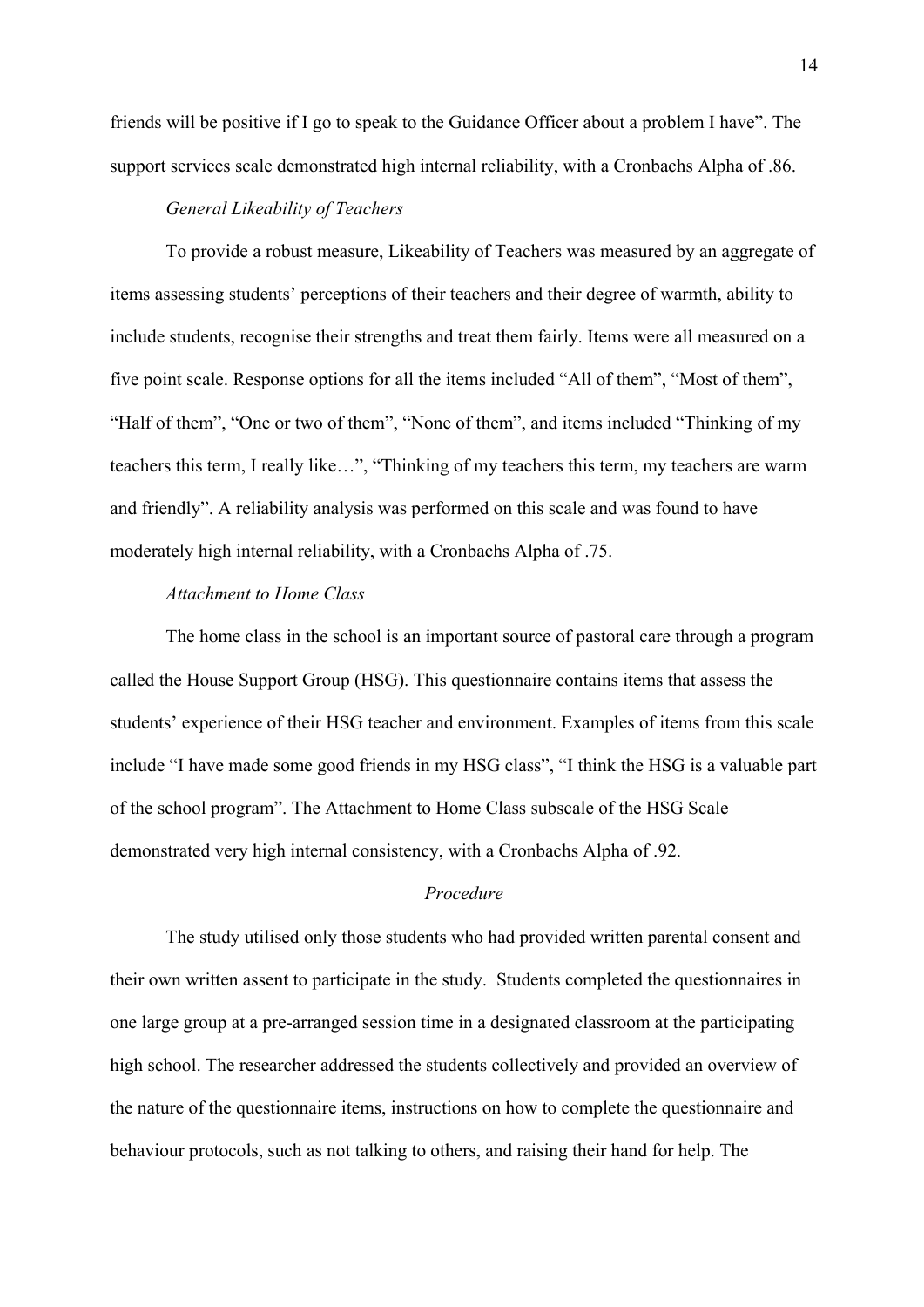researcher and several teachers were available to respond to student's queries and concerns throughout the data collection session. The time required for completing the questionnaires varied between approximately 40 minutes and one hour.

# RESULTS

Data was screened for univariate outliers using the criterion of standardised scores 3.5 standard deviations above or below the mean, as recommended by Hair et al. (1998). As recommended by Hair et al. (1998), outliers were identified and removed from the study in order to avoid compromising the generalisability of the results. Data was then screened for multivariate outliers using a criterion of p<.001 for Mahalanobis Distance, as recommended by Hair et al. (1998). One case was found to have a Mahalanobis Distance value that exceeded this criterion, and as the case was determined to not be representative of the population it was deleted. Of the original sample of 171 students, only 155 cases were analysed.

## Descriptive Statistics

A large majority of the participants' parents were living together, while 31 participants had parents who had separated or divorced, 4 participants had one or more parents who had died, 3 participants had parents who had never lived together, and 1 remaining participant did not fit into these categories. With regard to parental work status, 81 participants had mothers/stepmothers who were working full time, 37 participants had mothers who were working part time, and 33 participants had mothers who were not working, with the remainder of participants having mothers who had either retired or deceased. The majority of participants had fathers who were working full time (132 participants), followed by not working (9 participants) and working part time (7 participants), and the remainder being retired.

# *Correlations*

Patterns of correlations and descriptive statistics between the relevant variables were examined. Table 1 presents the correlations between all variables assessed. As can be seen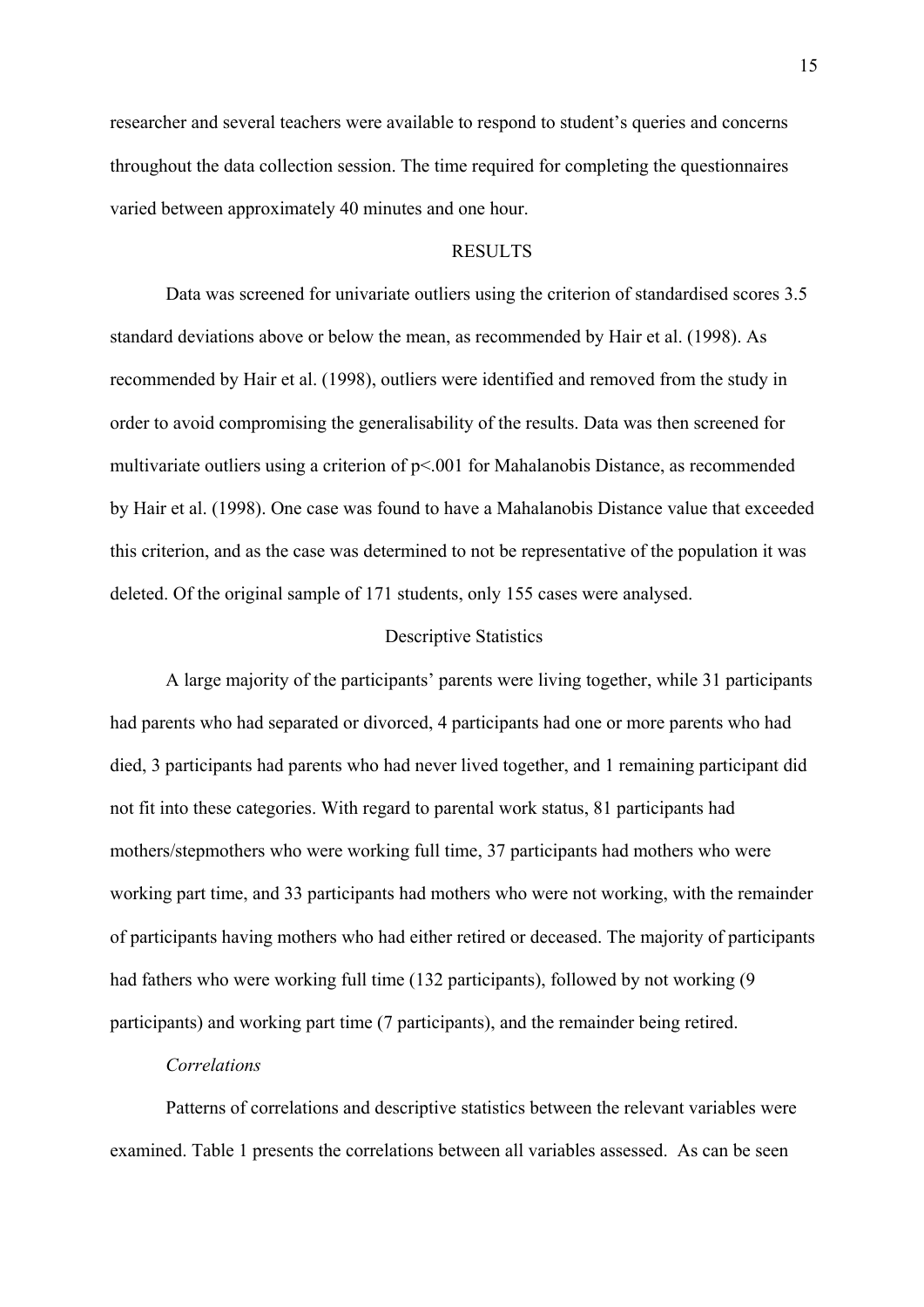parental attachment variables correlate significantly with school connectedness (hypothesis 1). The school environment variables also all correlate significantly with school connectedness (hypothesis 2). A further point of interest is that the parent attachment variable affective quality of relationship was moderately correlated with all of the school environment variables (hypothesis 3), while the parent attachment facilitator of independence variable was moderately correlated with all of the school environment variables with the exception of the involvement in school activity.

The variable of parent attachment – affective quality of relationships was found to be the most important variable of the two parent attachment variables and subsequent regression showed that when the two PAQ variables were considered simultaneously the facilitators of independence bore no significant link to either school connectedness or any of the school environment variables. Thus subsequent analyses only used the PAQ-affective quality of relationship when the hypotheses around parental attachment were further investigated.

## Insert table 1 here.

With regard to hypothesis 1 it can be seen that the PAO –affective quality of relationship accounts for 25% of the variance in school connectedness. To further examine hypothesis 2 that school environment factors would predict adolescents' level of school connectedness a regression analysis was performed. Attachment to Home Class, Support Services, Total Classroom Environment, Involvement in school activities, Likeability of Teachers were entered collectively as the independent variable and school connectedness entered as the dependent variable. The results of the analysis revealed that school environment significantly accounted for 55% (adjusted) of the variance in school connectedness ( $F(5,130) =$ 34.05,  $p < 0.001$ ). This was a considerable overall level of prediction of school connectedness by school environment factors. Of additional interest is that the perception of classroom environment, when considered with the other variables, does not bear a significant prediction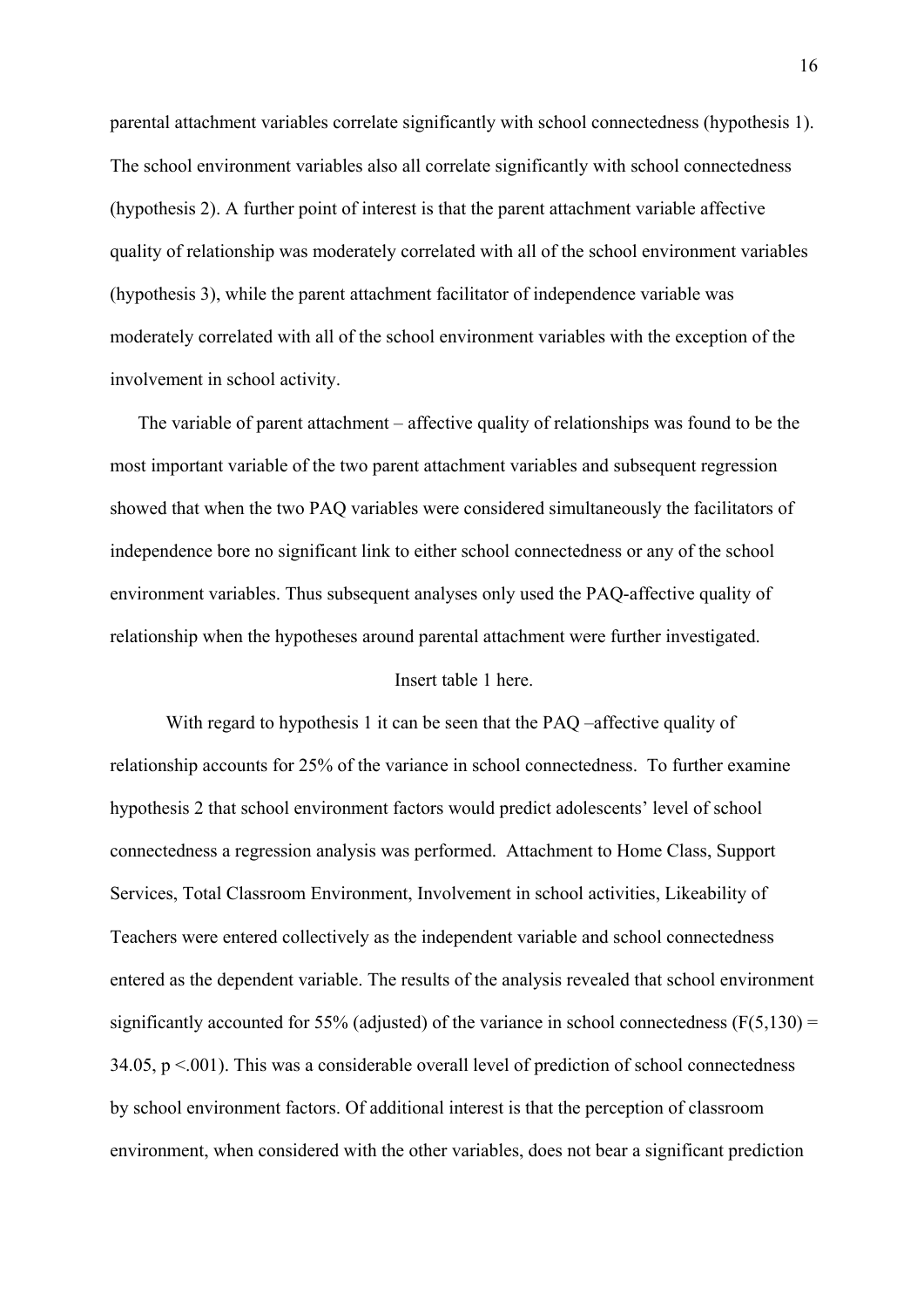to school connectedness, whereas the other variables all uniquely and powerfully add to the overall variance in school connectedness.

To further examine hypothesis 3 a regression analysis was performed with parentadolescent attachment – affective quality of relationships as the dependent variable and school environment factors as the independent variables. The results revealed that parental attachment and school environmental factors were significantly inter-related (*F*(5,131) = 9.29,  $p \le 0.001$ , with  $R = 0.51$ , explaining 26% of the variance. When considered together only the likeability of teachers and involvement in school activities remained independent predictors of parental attachment, with perception of support services approaching significance.

The fourth hypothesis proposed that school environment factors will mediate the impact of parent-attachment in predicting school connectedness. To test this hypothesis, a hierarchical multiple regression analysis was performed in order to demonstrate the contribution of parental attachment to the variance in school connectedness, and the difference in this contribution when the proposed mediating variables of school environment were added to the regression model. Thus parent attachment – affective quality of relationships was entered as the independent variable at step 1 of the regression, while parent attachment and school environment factors, including involvement in school activities, Classroom Environment, Support Services, Attachment to Home Class, and Likeability of Teachers, were entered at step 2 of the regression. According to the results, at step 1 of this analysis parent attachment significantly accounted for 26 % (adjusted) of the variance in school connectedness  $(F(1,129) = 49.58, p \le 0.001)$ . At step 2 of the analysis, parent attachment and school environment factors together significantly accounted for 56% of the variance in school connectedness  $(F(6, 124) = 28.13, p \le 001)$ . The addition of the school environment factors represented a significant contribution to the variance in school connectedness ( $\Delta R^2$ =.30,  $F(5,124) = 17.50, p \le 0.001$ .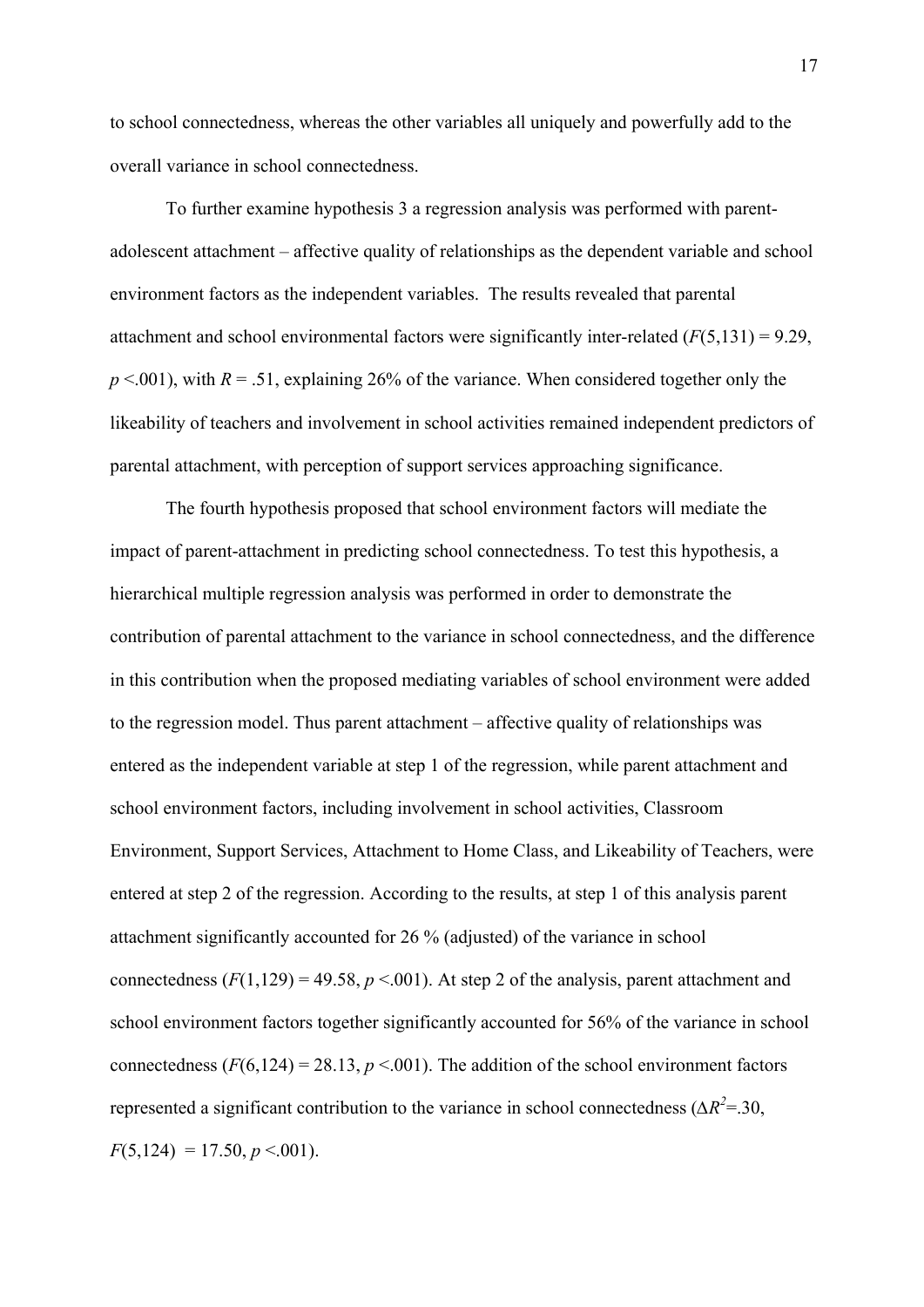The unique contributions of each of the variables to the variance in school connectedness are reported in Table 2. Model 1 examines the prediction of parent attachment only and model 2 examines the combined prediction of parent attachment and the school environment variables. In model 2, the parent attachment variable remains a significant predictor but the strength of the prediction is substantially reduced from model 1. The Standardised Beta weight changes from -.527 to -.182. This represents a partial mediation effect. The clearest way to illustrate the strong partial mediation can be seen by the fact that the school environment adds almost 30% of the variance to school connectedness over and above parent attachment. However parent attachment only adds less than 3% additional variance to school connectedness over and above the school environment variables even though it contributed 25% variance before the mediators were taken into account.

The school environment factors of Likeability of Teachers, Support Services, and Attachment to Home Class, Involvement in school activities all significantly contributed to the variance in school connectedness. Total Classroom Environment was not a significant independent contributor to the variance in school connectedness when the other school environment variables are taken into account.

## Insert Table 2 here.

In summary parent attachment (affective quality of the relationship) significantly predicts the adolescent's school connectedness. The perception of the school environment also predicts school connectedness with Likeability of Teachers, Involvement in school activities, Perception of the Support Services and the Home Class all independently making a substantial contribution, while class room environment looses its importance in the context of the other school environment variables. Parent attachment is strongly linked to the perception of the school environment and particularly in explaining the likeability of teachers and involvement in school activities. The school environment partially mediates the relationship between parent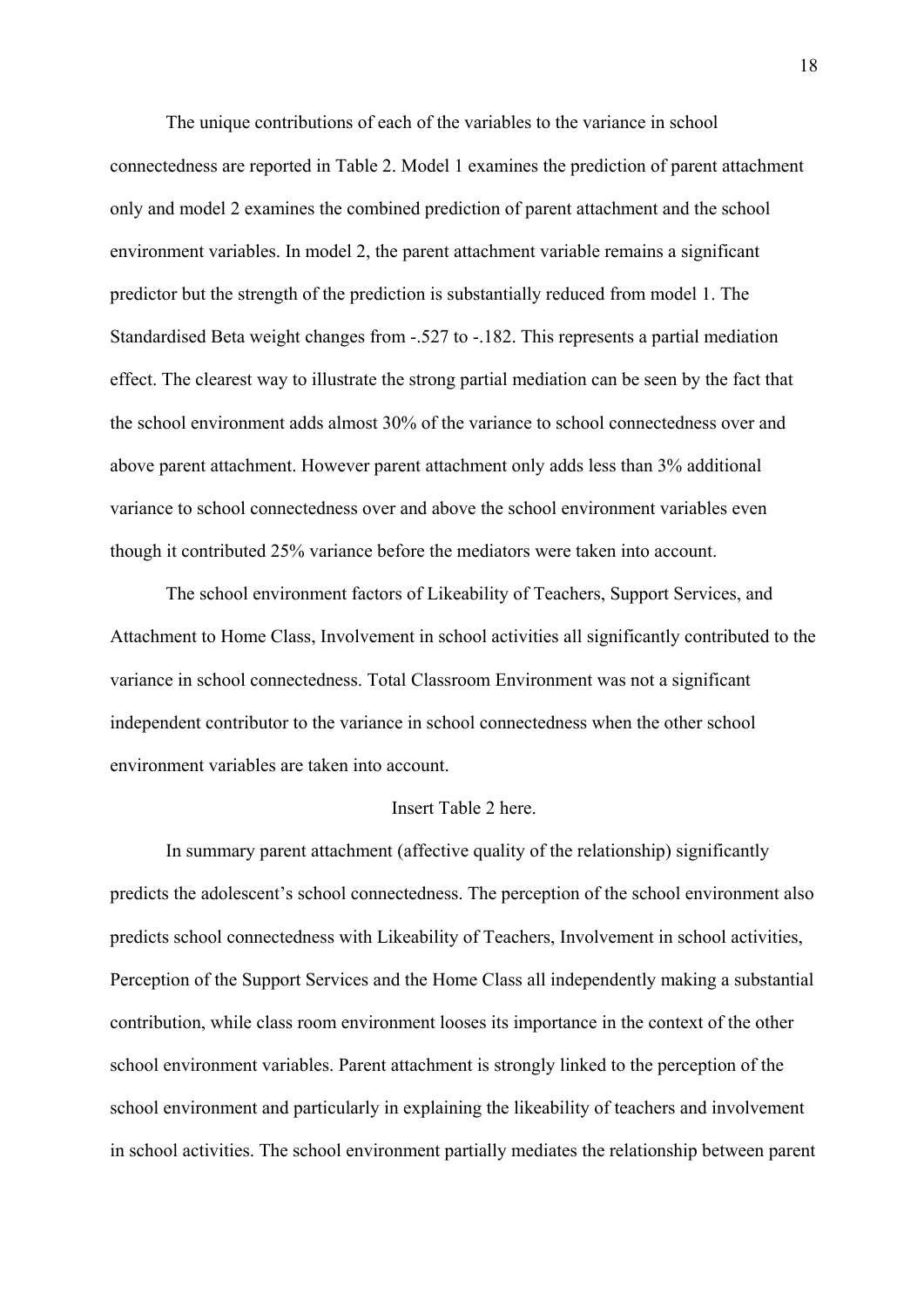attachment and school connectedness. This means therefore that a relationship between parental attachment and school connectedness is largely carried by the impact that parental attachment has on the likeability of teachers and the involvement in school activities. The overall model of mediation can be seen in figure 1 below.

Insert Figure 1 here.

#### **DISCUSSION**

Given the vital role that school connectedness plays in adolescent mental health and psycho-social development, it has become imperative for us to understand in greater depth how much of the individual differences in school connectedness is accounted for by the perception of the school environment and how much is a general predisposition to attachment that could be linked to parental attachment. In order to define this relationship further, it was hypothesised that level of school connectedness would be predicted by both parental attachment and school environment factors, and that the effect of parental attachment on school connectedness would be mediated (in whole or part) by school environment factors. The overall results of the study revealed support for these hypotheses.

The strong link between parent attachment and overall sense of school connectedness as well as the link between parent attachment and the perception of the school environment (both at approximately 25% of the variance) provides support for attachment theory and the continuity of attachment relationships through the developmental process. According to Bowlby (1969), through attachment to primary caregivers, a child forms cognitive internal working models that provide representations of the self, others and the environment. These representations are thought to assist the child to organise and predict the behaviour of others in response to the child, and form the basis of working models that influence interpretation and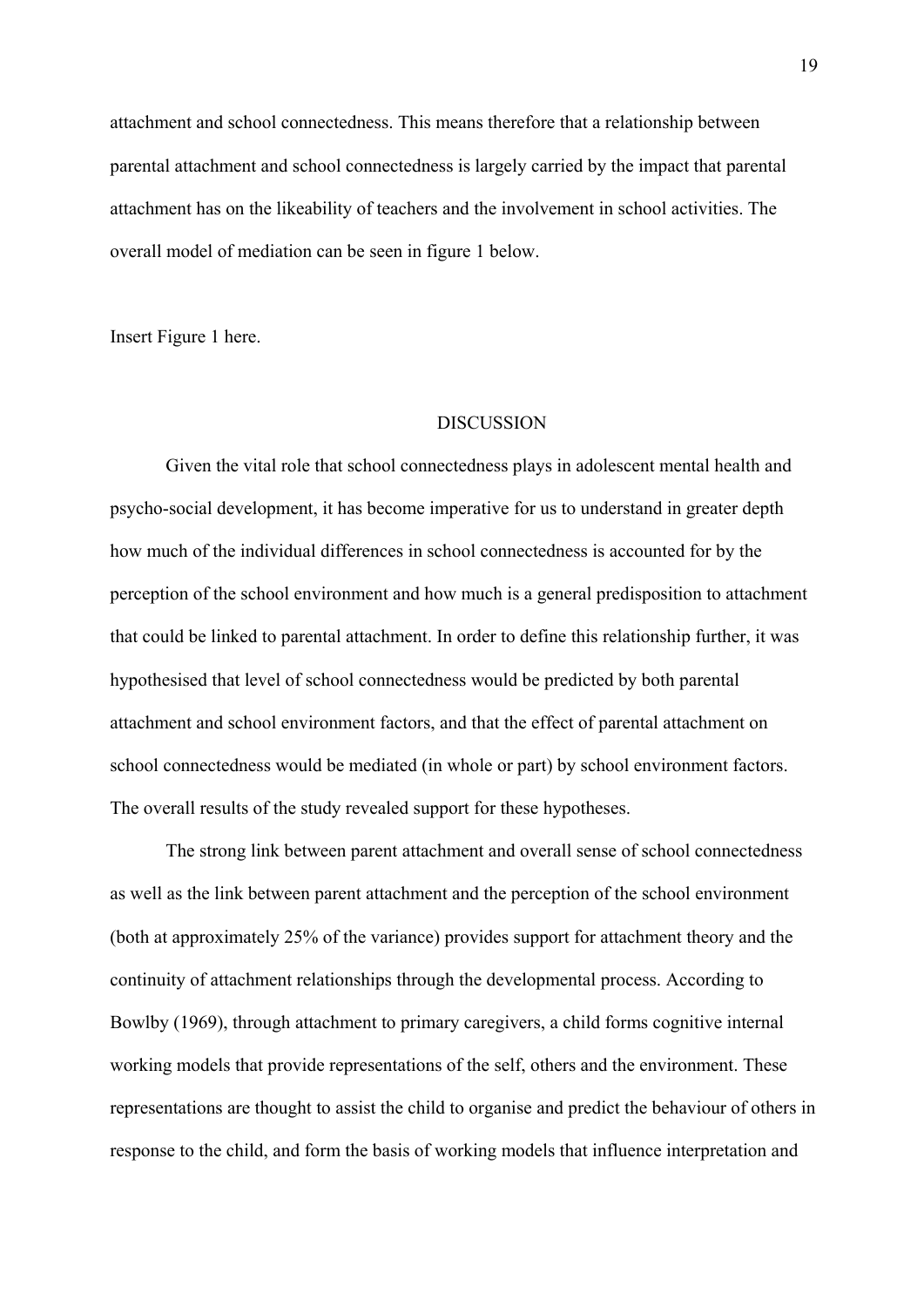memory of experiences. These working models are thought to form the basis of attachment and are used as the child learns to extend the models for use in new situations. It has also been proposed that during the individuation process, adolescents may learn to extend their attachments to include other adults and groups.

It is of interest to note that the likeability of teachers was one of the major school environment variables predicted by parent attachment. The attachment predisposition to liking an adult caregiver is clearly a factor in the extent to which teenagers will like their teachers and thus contribute to their overall connectedness to the school. This implies that while it is essential for teachers to be warm and engaging their likeability is not entirely in their control. There would be a significant individual difference in teacher likeability that is influenced by attachment predisposition or by "transference phenomena" to use the language of psychotherapy. This study would suggest that there is empirical support for this notion. Teachers are generally unprepared and untrained for understanding and dealing with this "transference phenomena". The potential for reciprocal counter-transference and spiral of negativity is quite strong.

Similarly it is very interesting to note that involvement in school activity whether it be academic or extra-curricular was also strongly influenced by parent attachment. Bowlby has argued that the quality of children's attachment to their caregivers has a strong influence upon their ability and willingness to explore their environment. The "secure base" provided by the attachment figure provides the jumping off point from which the developing child can safely explore their environment. It would seem from this study that adolescents more securely attached to their parents are better able to involve themselves in school activities. Alternatively the less securely attached adolescents either feel less confident to explore or are less able to explore because of their preoccupation with lack of attachment to their parents.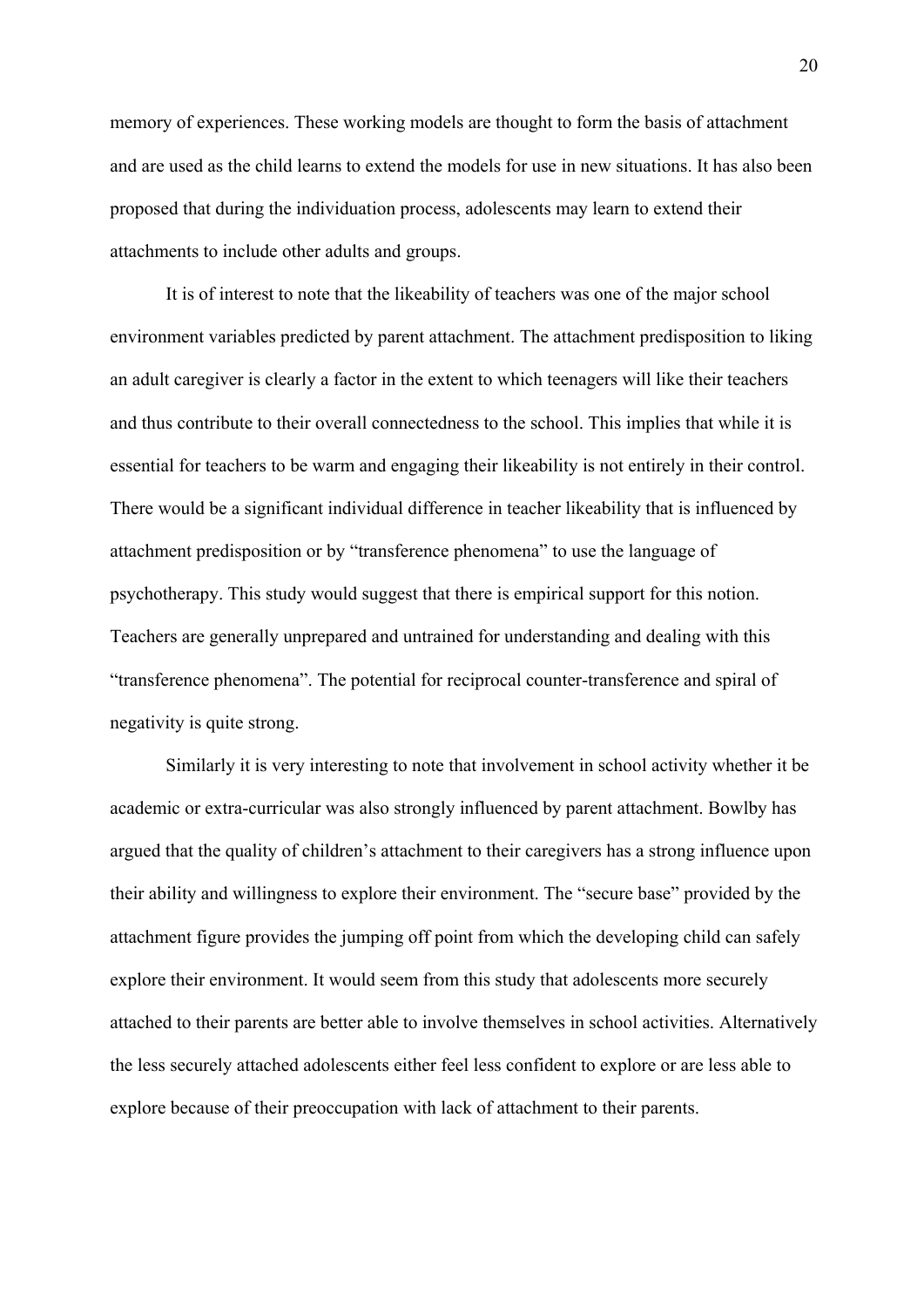It was not surprising to find that school environment factors including classroom environment, involvement in school activities, support services, likeability of teachers, and attachment to home class predicted school connectedness. Previous research has yielded findings to suggest that participation in school activities is associated with higher rates of school connectedness, lower rates of school absences and lowering of potential risks such as delinquent behaviour (Eccles & Barber, 1999; McNeely et al., 2002). Given these results, it was expected that these variables would predict school connectedness. Overall, results in this study revealed that school connectedness was strongly predicted by the combined school environment factors. The degree to which a student is socially bonded to their school depends on (among other things) their attachment to school personnel and peers and involvement in school activities (Wehlage et al. 1989). The current findings also support the earlier findings by Roeser, Eccles and Sameroff (2000), who demonstrated that school-related factors such as attachment to personnel, school involvement and school environment have a significant impact upon adolescent's experience of school connectedness.

What was of interest to note however was that all the school environment variables, with the exception of general classroom environment variables added unique variance to the overall model. This suggests that there are multiple points within a school that contribute to an overall sense of connectedness. Support services, the home room teacher, the teachers in general and the involvement in school activities all are potential points to impact on the overall sense of school connectedness (and thus on the mental health and positive development of the teenager). Further, it suggests that interventions aimed at influencing factors within the school environment may have a positive effect on school connectedness. Given that a number of components add unique variance to school connectedness, interventions targeting a whole of school approach would seem most relevant. This research suggest that high school students do require a critical mass of teachers or school personnel to be warm and friendly. The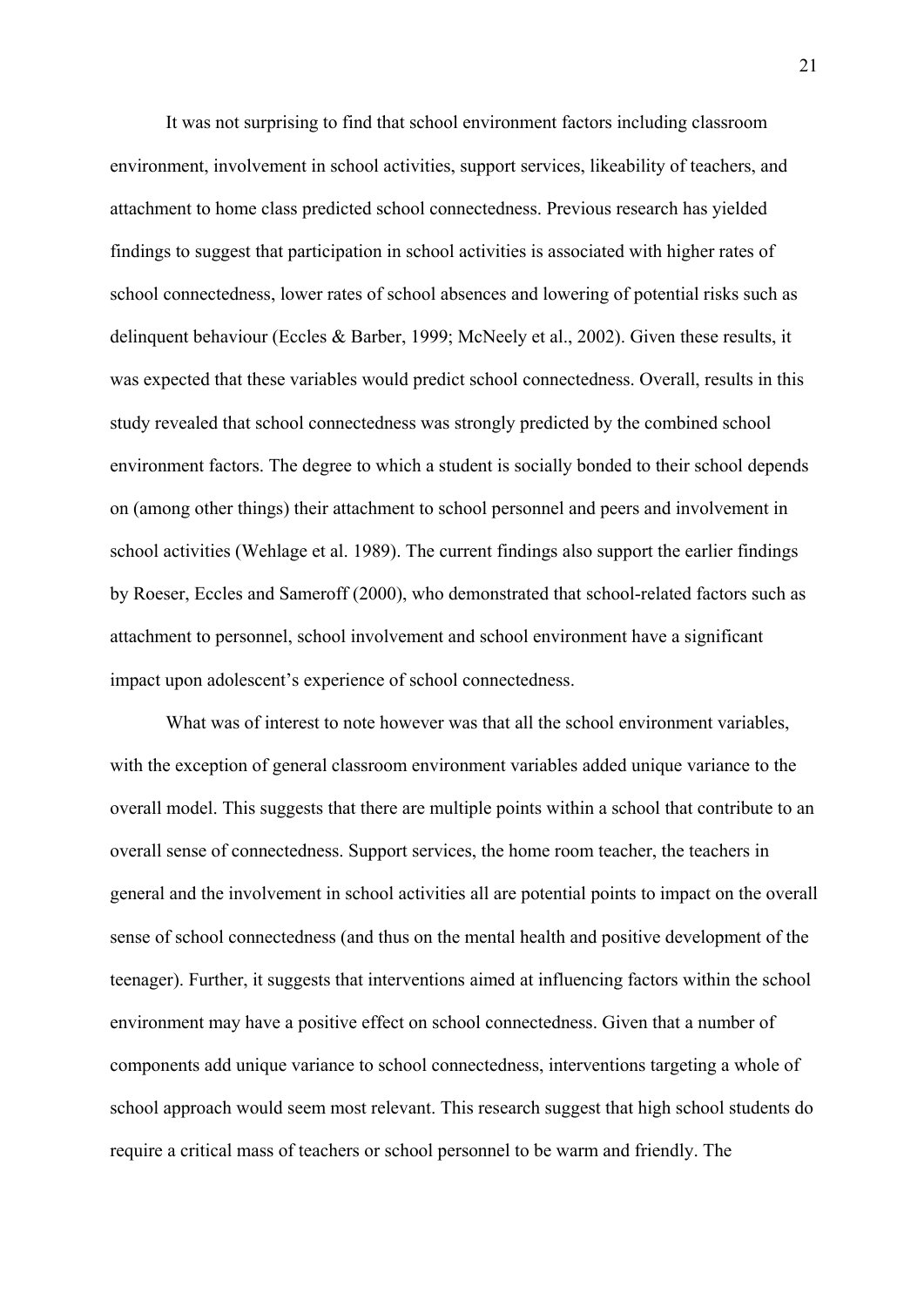predisposition to attachment influences the overall impression of friendly school environment but the number of points of connectedness at school all add cumulative value.

The variable of Classroom Environment measured the students' experience of their typical class. It assessed student involvement, teacher support, task orientation, competitiveness within the class, class organisation and innovation, rule clarity and teacher control. These characteristics reflect the responsibility of the teacher to provide suitable learning conditions and support to students (Moos & Trickett, 1987). High levels of teacher support, student involvement and suitable learning conditions could be expected to positively contribute to higher levels of school connectedness, however, this variable did not make any contribution towards the variance in school connectedness when the other school environment variables were taken into account. This would suggest that as long as the teachers are liked and respected, issues of rule clarity and classroom organisation and task orientation become less important for school connectedness. (Of course they may well be important for academic outcomes).

The study supported the view that the perception of the school environment would mediate (carry) the relationship between parent attachment and school connectedness. Although this was a partial mediation only, its significance should not be understated. Parental attachment does affect school connectedness, but the effect occurs largely through the mechanisms of responsiveness to the school environment. This is an important finding, as it suggests that changing conditions within the school environment may be necessary, yet insufficient for enhancing school connectedness among adolescents. As such, interventions aimed at enhancing school connectedness may also need to address students' personal internal working models, so that even those students that do not have a secure attachment with their caregivers may engage in new attachment experiences and thus learn new, positive ways of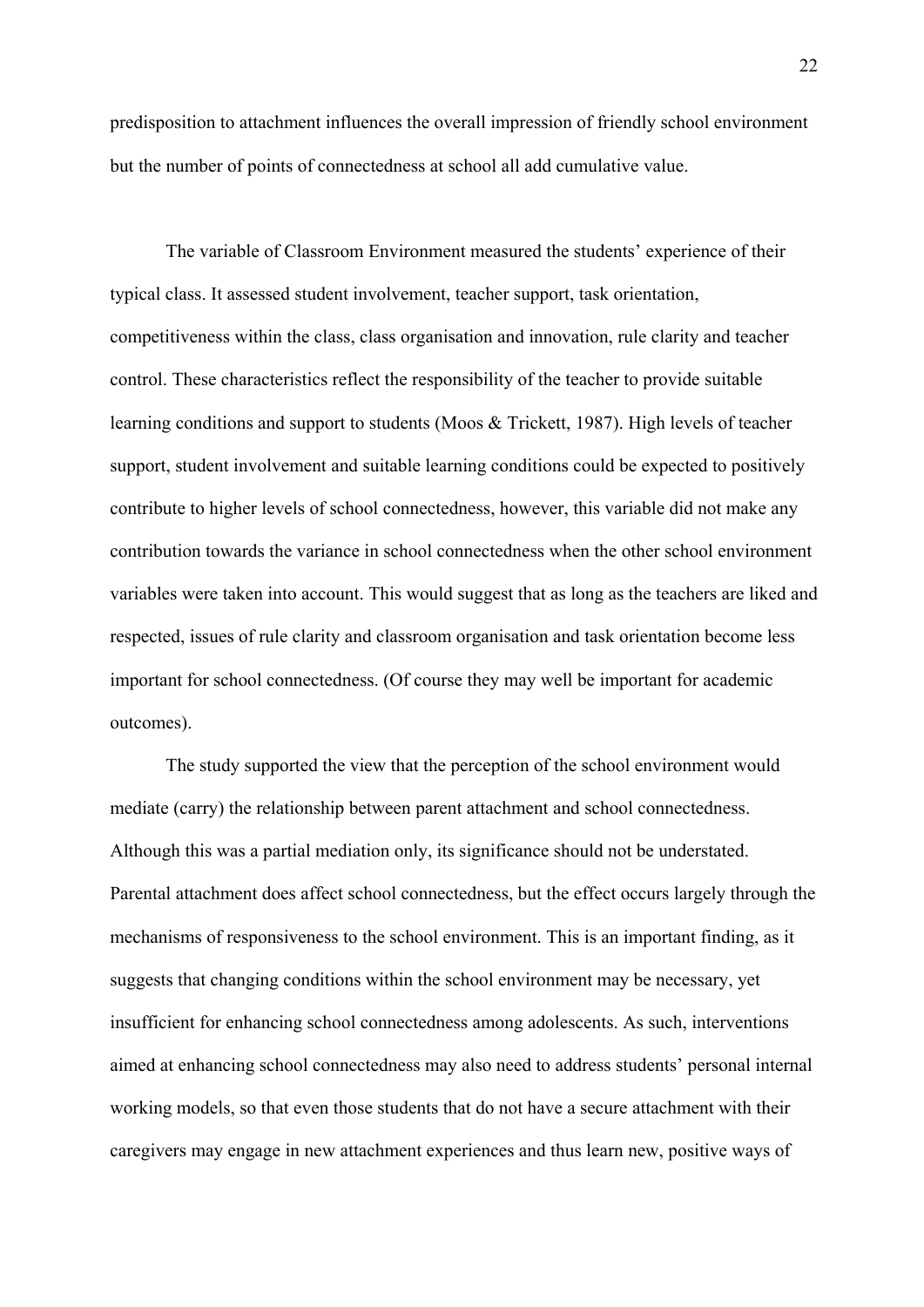responding to aspects of the school environment. As it has been demonstrated that people continue the same attachment behaviours throughout adult life, these adapted responses may then also lead to the experience of further positive life outcomes (Bowlby, 1969).

The current study has utilised a widely-accepted method of investigation, using surveys with high internal reliability and an adequate sample size, however, there are some limitations to the current investigation. Although self-report measures are common and viable strategies for assessing attachment experiences, the current study was limited by a reliance on only the adolescents' perception of the attachment relationship (Lopez & Gover, 1993). To address this limitation, it is suggested that future research uses multiple assessments to obtain a more complete understanding of the variations inherent within the attachment relationship (Lopez & Gover, 1993). The study was also limited by the cross sectional design with all the usual limitations of ascertaining the directions of the relationship and this did also not allow for investigation of fluctuations in parental attachment quality and relationship with factors within the school environment. The reliance on one high school also meant that variations in school culture were not captured in this study, thus possibly restricting the range of the school environment experience.

While the current study has provided important information about the relationship between parent-adolescent attachment, school environment factors and school connectedness, there are still potential valuable research questions about these relationships that could be investigated. To develop interventions targeting individual internal working models, further research could begin to investigate the relationship between attachment specific styles and response to factors within the school environment. Further, future trials conducted should involve students from a greater number of high schools in order to improve the generalisability of the findings. Finally, there may be benefits in conducting a longitudinal study of the relationship between parental attachment, school environment factors and school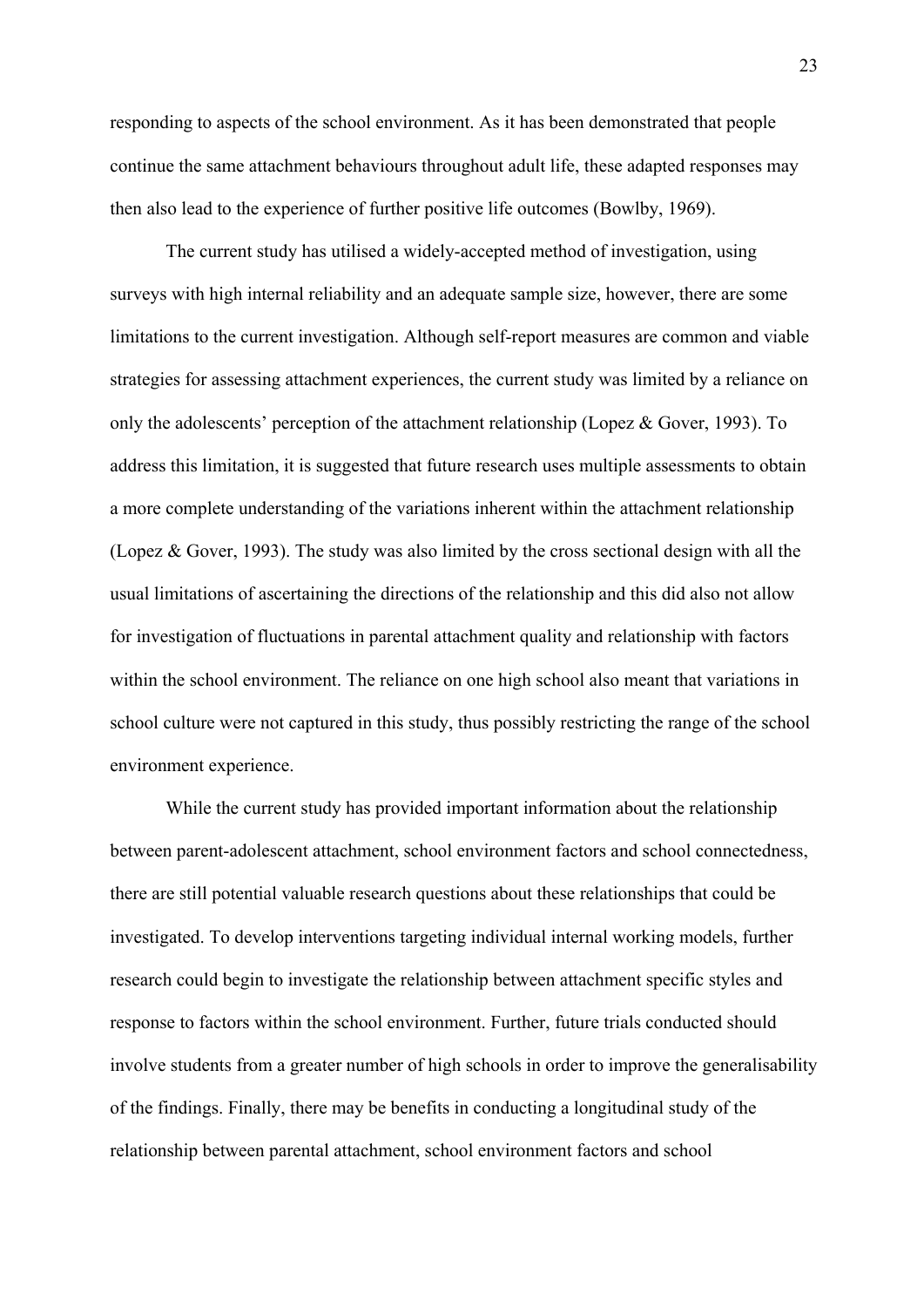connectedness. Such a study may detect fluctuations in parental attachment, particularly during the individuation process of adolescence, and the effect of this upon ratings of the school environment factors and subsequent school connectedness.

In conclusion, the current study has conducted an investigation of the relationship between school and family environment characteristics in order to enhance current knowledge of factors that contribute to school connectedness among adolescents. Support was found for a mediational model in which it was proposed that factors within the school environment would mediate the impact of parent-adolescent attachment in predicting school connectedness. These findings were explained using Bowlby's (1969) attachment theory framework. According to this theoretical model, the apparent mediation of parent attachment by school environment factors may be evidence of internal working models, which form the basis of attachment styles and persist throughout the developmental process.

These findings represent a unique contribution, as they offer the new suggestion that individual background attachment characteristics influence perception of school environment and consequently impact on school connectedness. This has important practical implications, as it implies that interventions may need to target not only school environment factors, but also individual internal working models in order to improve their overall sense of school connectedness and mental health. Interventions need to be based on the double interactive systemic platform of home and school. In addition teacher training and teacher practices would benefit from the understanding that parental attachment influences the school experience such as teacher likeably and involvement in the schools. Parent interventions would also benefit from an understanding of the value of the attachment relationship for the perception of the school environment, although great care should be taken to not overstate this given that it accounts for only 25% of the variance in this regard.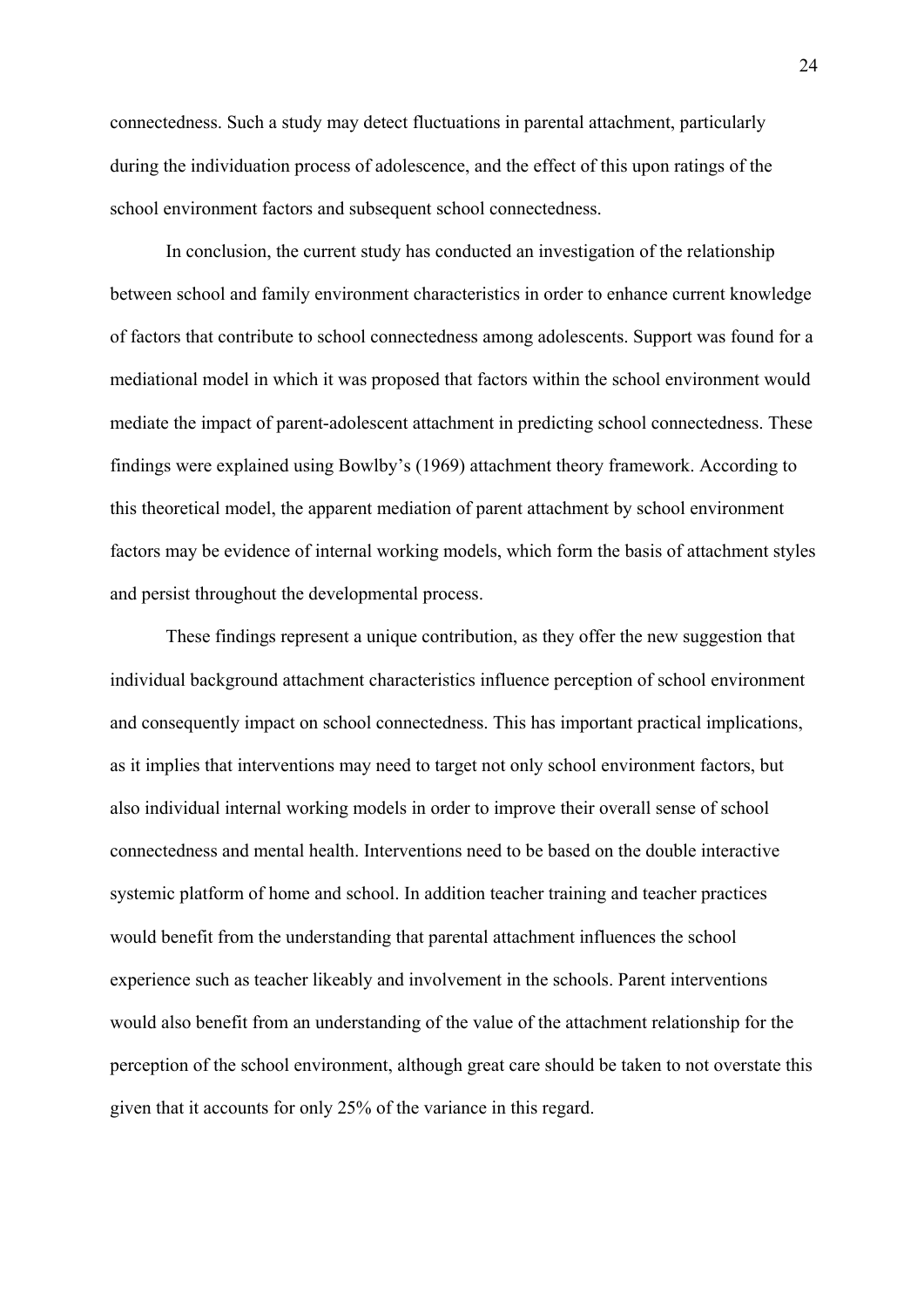In light of these findings, it can be considered that there is cause for both optimism and concern. We now know that attachment to schools is a vital risk and protective factor for adolescent mental health and probably the most important single risk factor. This course is somewhat determined by predisposing attachment factors and this is concerning. However the finding has also suggested that there are multiple points of opportunities for enhancing this important sense of school connectedness.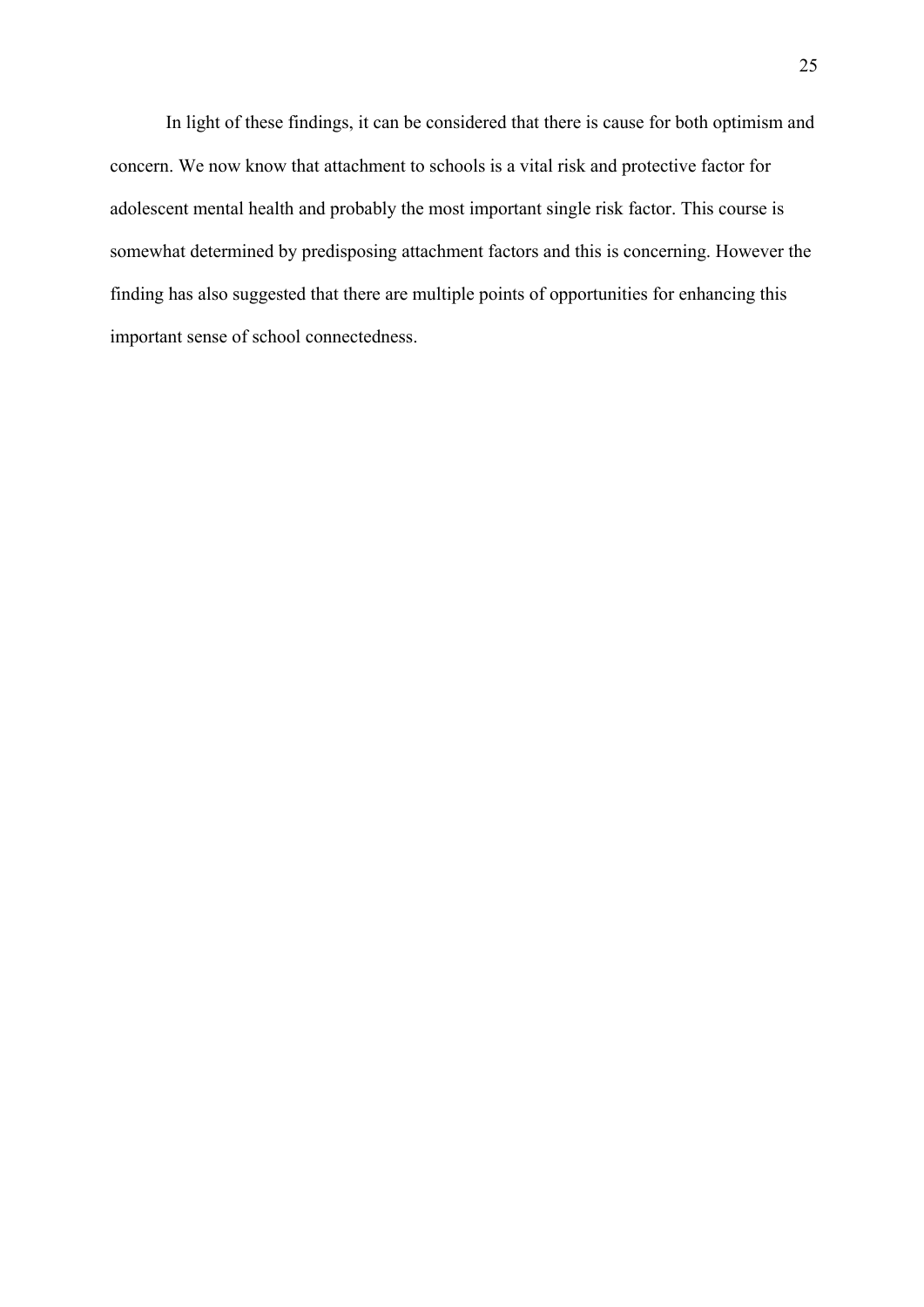#### References

- Allen, J. P., McElhaney, K. B., & Kuperminc, G. P. (2004). Stability and change in attachment security across adolescence. *Child Development, 75*(6), 1792-1805.
- Allen, J. P., Moore, C., Kuperminc, G., & Bell, K. (1998). Attachment and adolescent psychosocial functioning. *Child Development, 69*(5), 1406-1419.
- Anderman, E. M. (2002). School effects on psychological outcomes during adolescence. *Journal of Educational Psychology, 94*(4), 795-809.
- Barber, B. K. & Olsen, J. A. (1997). [Socialization in context: Connection, regulation, and](javascript:__doLinkPostBack()  [autonomy in the family, school, and neighborhood, and with peers.](javascript:__doLinkPostBack() *Journal of Adolescent Research, 12*(2), 287-315.
- Baron, R. M., & Kenny, D. A. (1986). The moderator-mediator variable distinction in social psychological research: Conceptual, strategic and statistical considerations. *Journal of Personality and Social Psychology, 51*(6), 1173-1182.

Bowlby, J. (1969). *Attachment and loss: Attachment* (Vol. 1). New York: Basic Books.

- Catalano, R. F., Haggerty, K. P., Oesterle, S., Fleming, C. B., & Hawkins, J. D. (2004). The importance of bonding to school for healthy development: Findings from the Social Development Research Group*. Journal of School Health, 74*, 252–262.
- Cochran, M., & Bo, I. (1989). The social networks, family involvement, and pro- and antisocial behaviour of adolescent males in Norway. *Journal of Youth and Adolescence, 18(4)*, 377-398.
- Cook, W. L. (2000). Understanding attachment security in family context. *Journal of Personality and Social Psychology, 78*(2), 285-294.
- Dornbusch, S. M., Erickson, K. G., Laird, J., &Wong, C. A. (2001).The relation of family and school attachment to adolescent deviance in diverse groups and communities. *Journal of Adolescent Research, 16*, 396–422.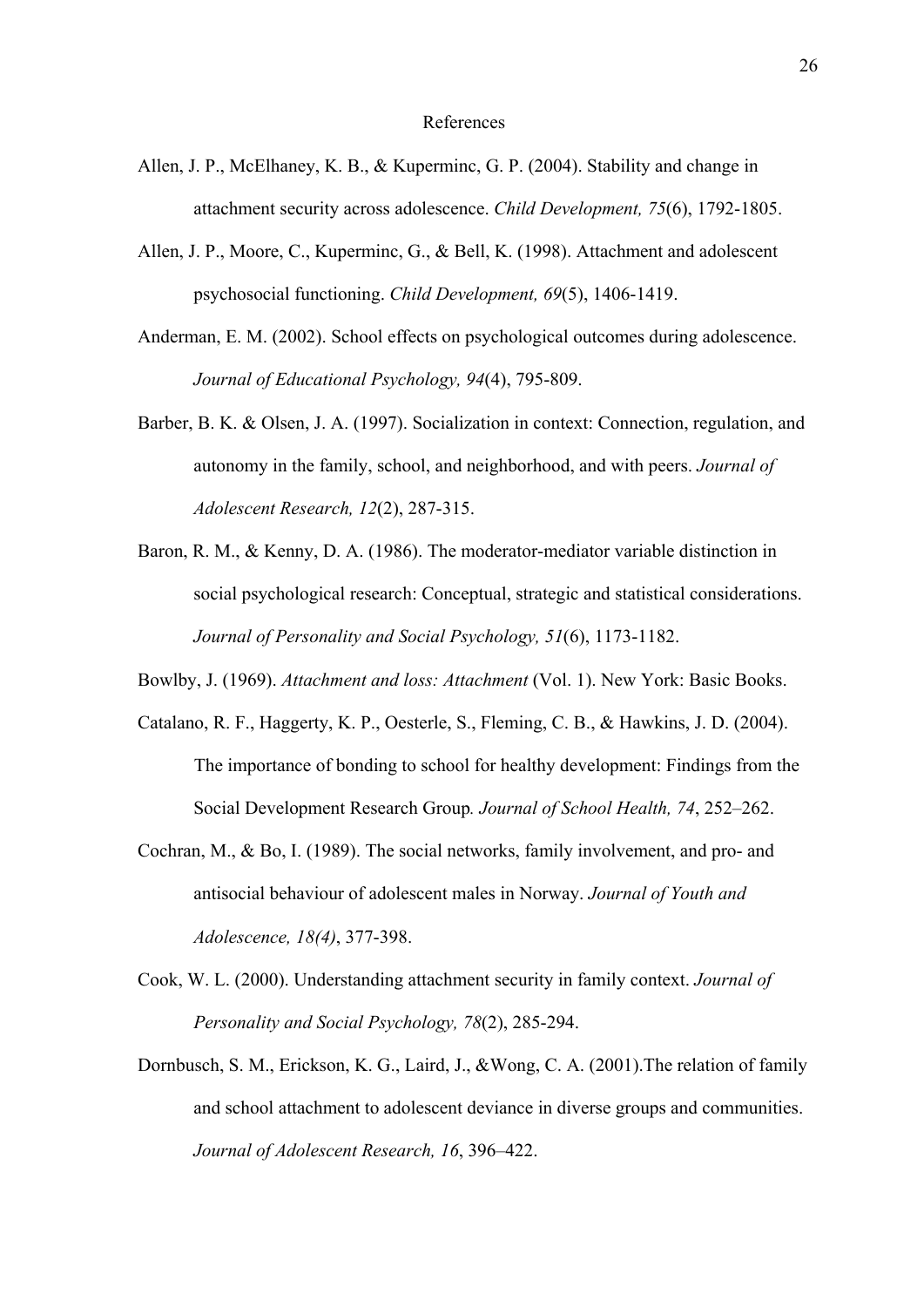- Eccles, J. S., & Barber, B. L. (1999). Student council, volunteering, basketball, or marching band: What kind of extracurricular involvement matters? *Journal of Adolescent Research, 14*(1), 10-43.
- Essau, C. A. (2004). The association between family factors and depressive disorders in adolescents. *Journal of Youth and Adolescence, 33*(5), 365-372.
- Fraser, B. J. (1998). Classroom environment instruments: Development, validity and applications. *Learning Environment Research, 1*, 7-33.
- Goodenow, C. (1993a). Classroom belonging among early adolescent students: Relationships to motivation and achievement. *Journal of Early Adolescence, 13*(1), 21-43.
- Goodenow, C. (1993b). The psychological sense of school membership among adolescents: Scale development and educational correlates. *Psychology in the Schools, 30*, 79-91.
- Grossman, K. E., Grossman, K., Huber, F., & Wartner, U. (1981). German children's behaviour toward their mothers at 12 months and their fathers at 18 months in Ainsworth's strange situation. *International Journal of Behavioural Development, 4*, 157-181.
- Hagborg, W. J. (1994). An exploration of school membership among middle and highschool students. *Journal of Psychoeducational Assessment, 12*, 312-323.
- Hair, J. F., Andersen, R. E., Tatham, R. L., & Black, W. C. (1998). *Multivariate data analysis*. (5th ed.). Englewood Cliffs, N J: Prentice Hall.
- Hunt, M. H., Meyers, J., Davies, G., Meyers, B., Grogg, K. R., & Neel, J. (2002). A comprehensive needs assessment to facilitate prevention of school drop out and violence. *Psychology in the Schools, 39*(4), 399-416.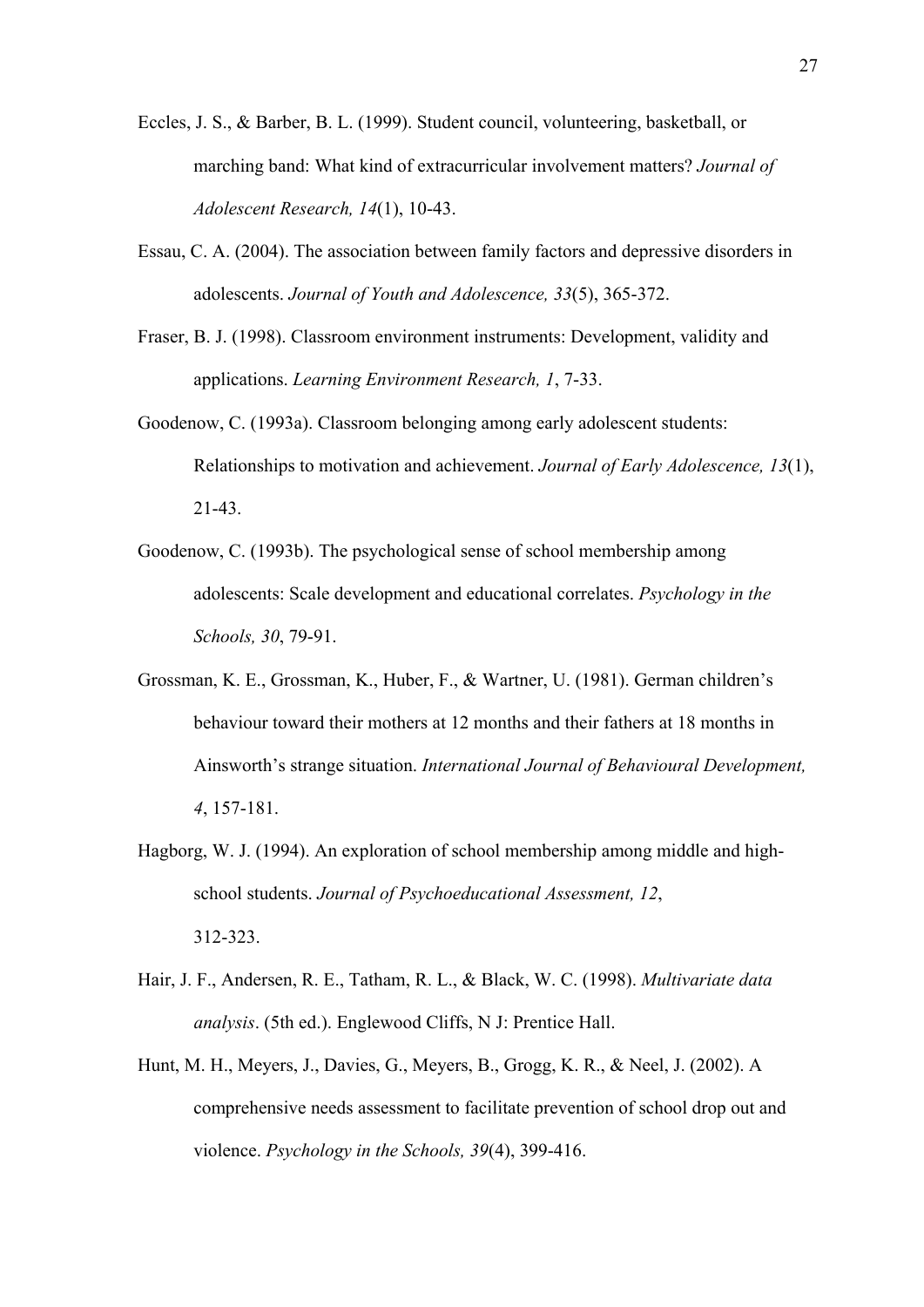- Jacobsen, T., & Hoffman, V. (1997). Children's attachment representations: Longitudinal relations to school behaviour and academic competency in middle childhood and adolescence. *Developmental Psychology, 33*, 703-710.
- Jacobson, K. C., & Rowe, D. C. (1999). Genetic and environmental influences on the relationship between family connectedness, school connectedness and adolescent depressed mood: Sex differences. *Developmental Psychology, 35,* 926-939.
- Kenny, M. (1990). The extent and function of parental attachment among first-year college students. *Journal of Youth and Adolescence*, *16*(1), 17-29.
- Kenny, M. E., Moilanen, D. L., Lomax, R., & Brabeck, M. M. (1993). Contributions of parental attachments to view of self and depressive symptoms among early adolescents. *Journal of Early Adolescence, 13*(4), 408-430.
- Kirkpatrick, L. A., & Hazan, C. (1994). Attachment styles and close relationships: A fouryear prospective study. *Personal Relationships, 1*(2), 123-142.
- Kuperminc, G. P., Leadbetter, B. J., & Blatt, S. J. (2001). School social climate and individual differences in vulnerability to psychopathology among middle school students. *Journal of School Psychology, 39*(2), 141-159.
- Lopez, F. G., & Gover, M. R. (1993). Self-report measures of parent-adolescent attachment and separation-individuation: A selective review. *Journal of Counseling and Development, 71*, 560-569.
- Marchant, G. J., Paulson, S. E., & Rothlisberg, B. A. (2001). Relations of middle school student's perceptions of family and school contexts with academic achievement. *Psychology in the Schools, 38*(6), 505-519.
- McNeely, C. A., Nonnemaker, J. M., & Blum, R. W. (2002). Promoting school connectedness: Evidence from the National Longitudinal Study of Adolescent Health. *Journal of School Health, 72*(4), 138-146.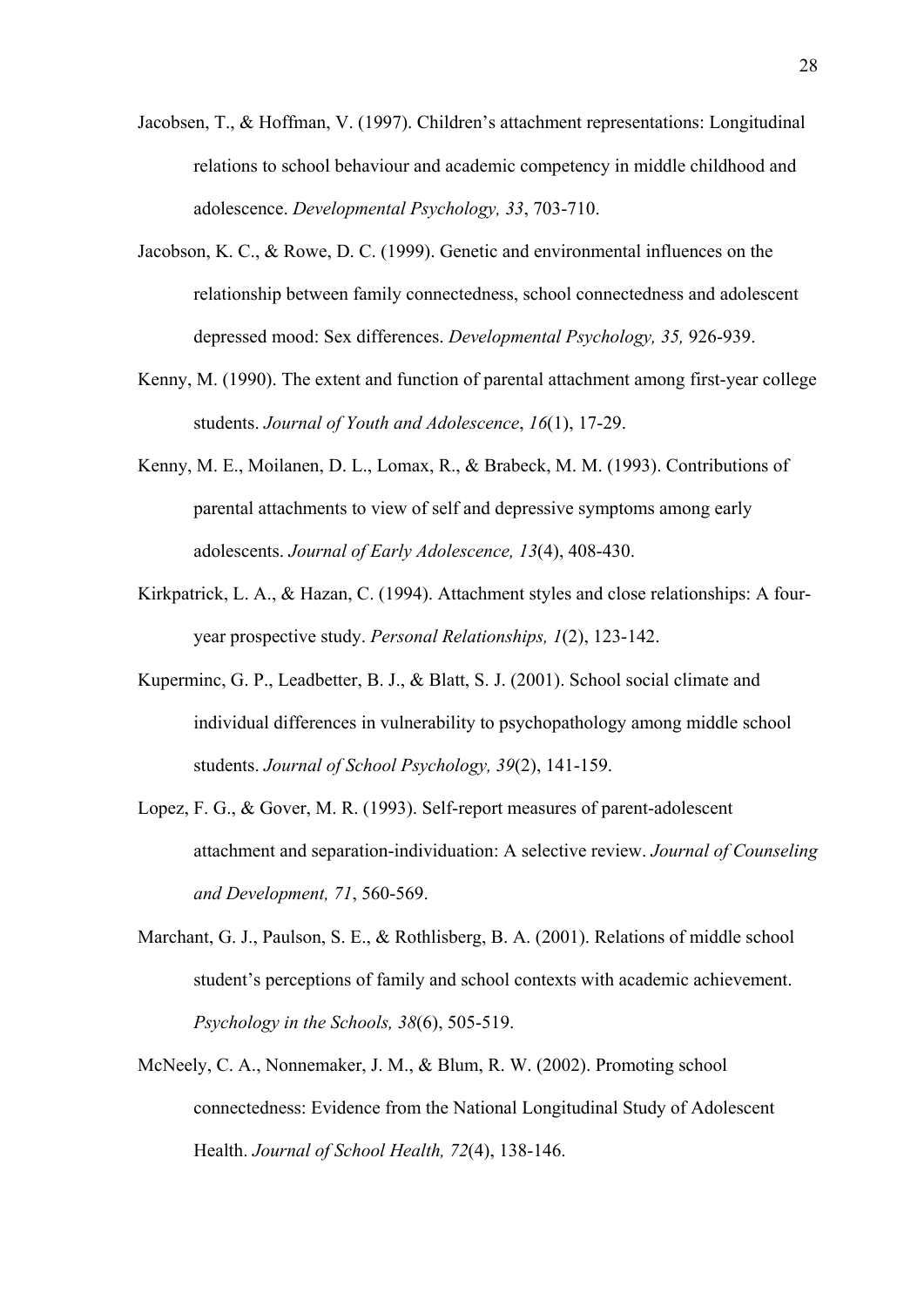- Midgley, C., Feldlaufer, H., & Eccles, J. S. (1989). Student-teacher relations and attitudes towards mathematics before and after the transition to junior high school. *Child Development, 60*, 981-992.
- Moos, R. H., & Trickett, E. J. (1987). *Classroom Environment Scale manual* (2<sup>nd</sup> ed.). Palo Alto, CA: Consulting Psychologists Press.
- Osterman, K. F. (2000). Students' need for belonging in the school community. *Review of Educational Research, 70*, 323–367.
- Pianta, R. C. (1999). *[Enhancing relationships between children and teachers.](javascript:__doLinkPostBack()*Washington, DC, US: American Psychological Association.
- Roeser, R. W., Eccles, J. S., & Sameroff, A. J. (2000). School as a context of early adolescents' academic and social-emotional development: A summary of research findings. *The Elementary School Journal, 100*(5), 443-471.
- Salter Ainsworth, M. D., Blehar, M. C., Waters, E., & Wall, S. (1978). *Patterns of Attachment: A psychological study of the strange situation*. Lawrence Earlbaum: New Jersey.
- Sawyer M. G., Arney F. M., & Baghurst PA (2000) *The mental health of young people in Australia Canberra: Mental Health and Special Programs Branch*. Commonwealth Department of Health and Aged Care.
- Shochet, I. M., Dadds, M. R., Ham, D., & Montague, R. (2006). School connectedness is an underemphasized parameter in adolescent mental health: Results of a community prediction study. *Journal of Clinical Child and Adolescent Psychology 35*(2), 170-179.
- Shochet, I. M., Homel, R., & Montgomery, D. T. (2006). *How do school connectedness and attachment to parents interrelate in predicting adolescent depressive symptoms?* Manuscript.under review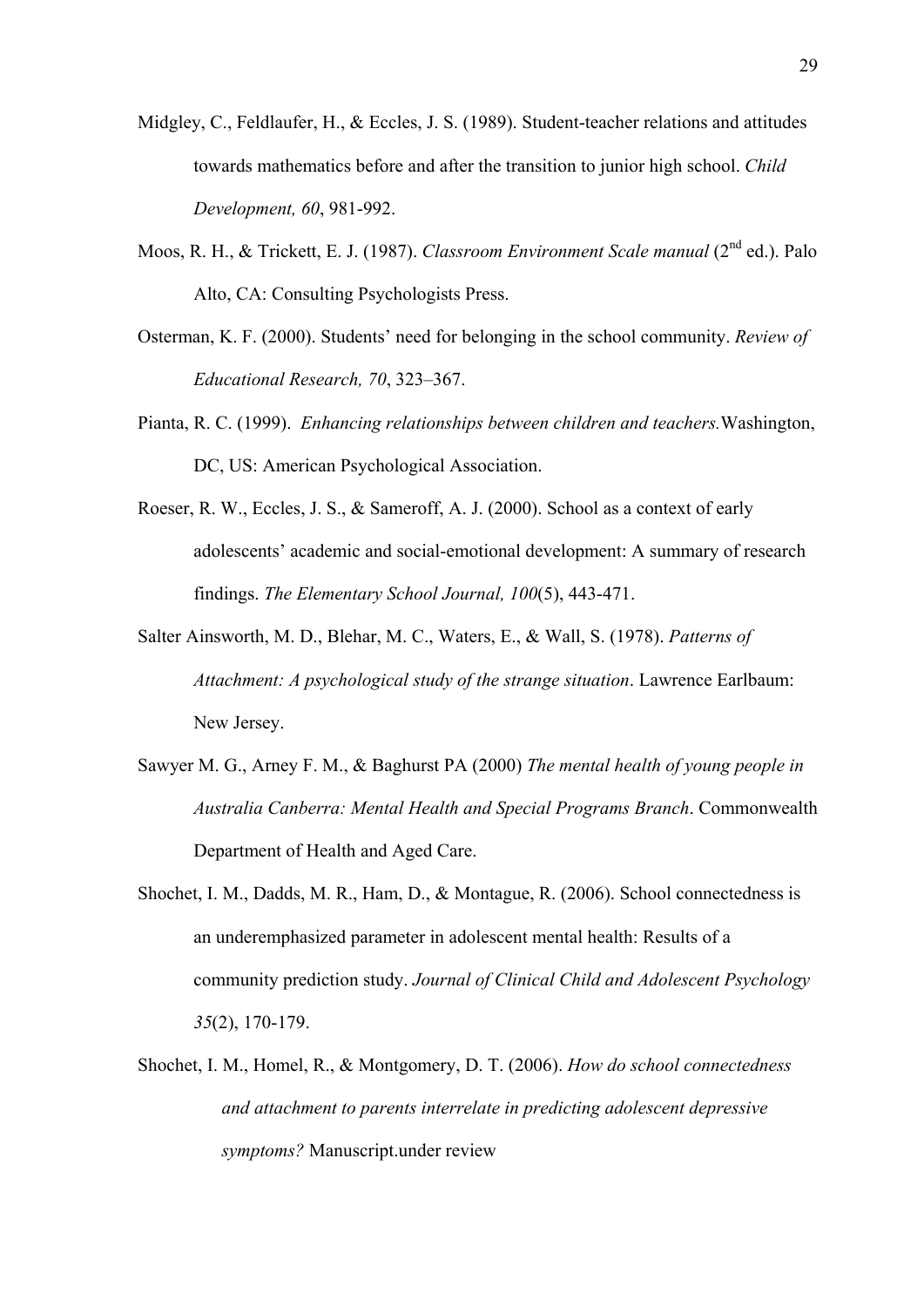- Simons-Morton, B. G., Crump, A. D., Haynie, D. L., & Saylor, K. E. (1999). Student– school bonding and adolescent problem behavior. *Health Education Research, 14*, 99–107.
- Wehlage, G. G., & Rutter, R. A. (1986). Dropping out: How much do schools contribute to the problem? *Teachers College Record, 87*(3), 374-392.
- Wehlage, G. G., Rutter, R. A., Smith, G. A., Lesko, N., & Fernandez, R. R. (1989). *Reducing the risk: Schools as communities of support*. East Sussex: The Falmer Press.
- Wilkinson, R. B. (2004). The role of parental and peer attachment in the psychological health and self-esteem of adolescents. *Journal of Youth & Adolescence, 33*(6), 479- 493.
- Wong, A. F., Young, D. J., & Fraser, B. J. (1997). A multilevel analysis of learning environments and student attitudes. *Educational Psychology, 17*(4).
- Zimmermann, P., & Becker-Stoll, F. (2002). Stability of attachment representations during adolescence: The influence of ego-identity status. *Journal of Adolescence, 25*, 107- 124.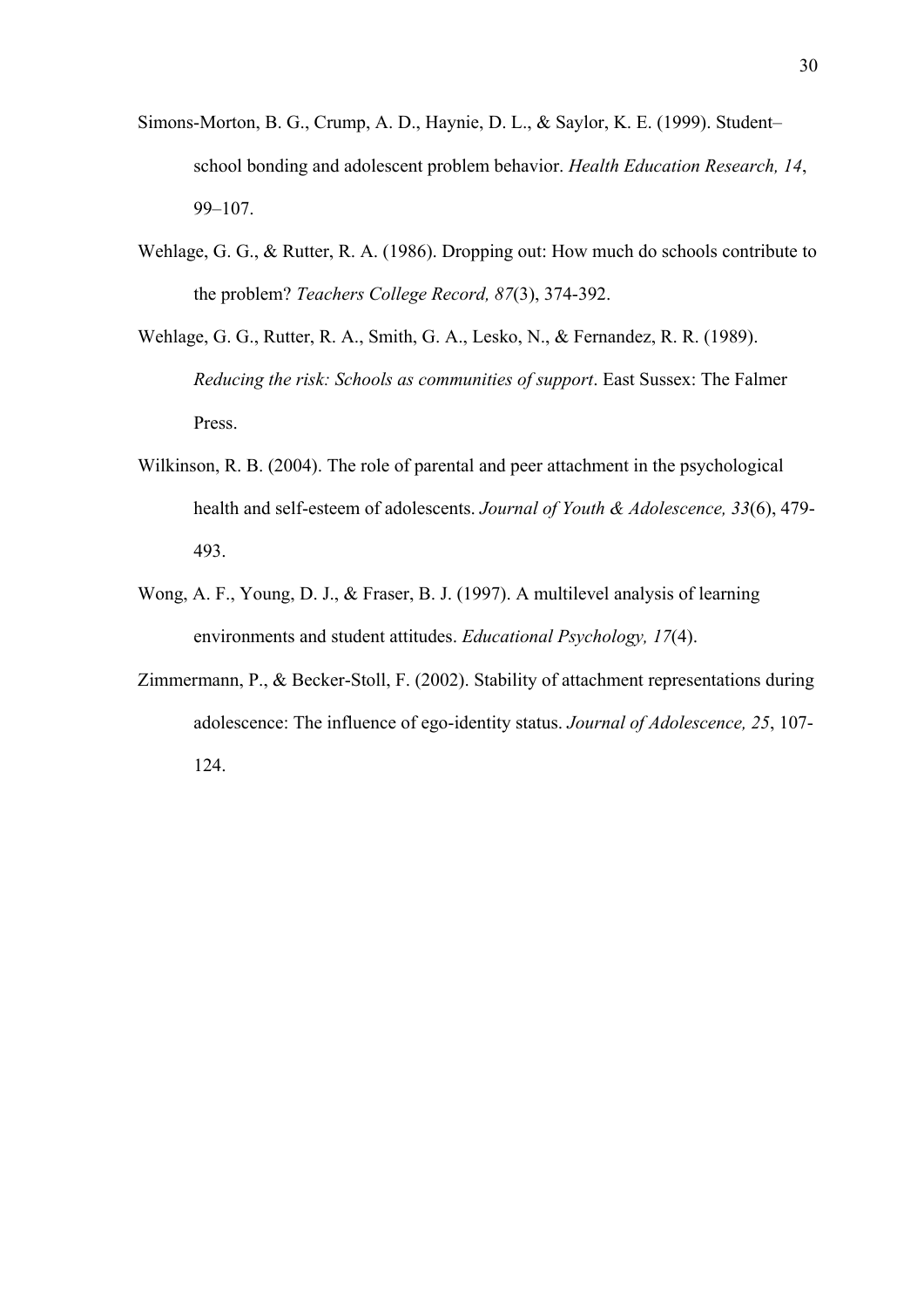Table 1

*Correlations Between School Environment, School Connectedness and Parent-Adolescent Attachment Variables*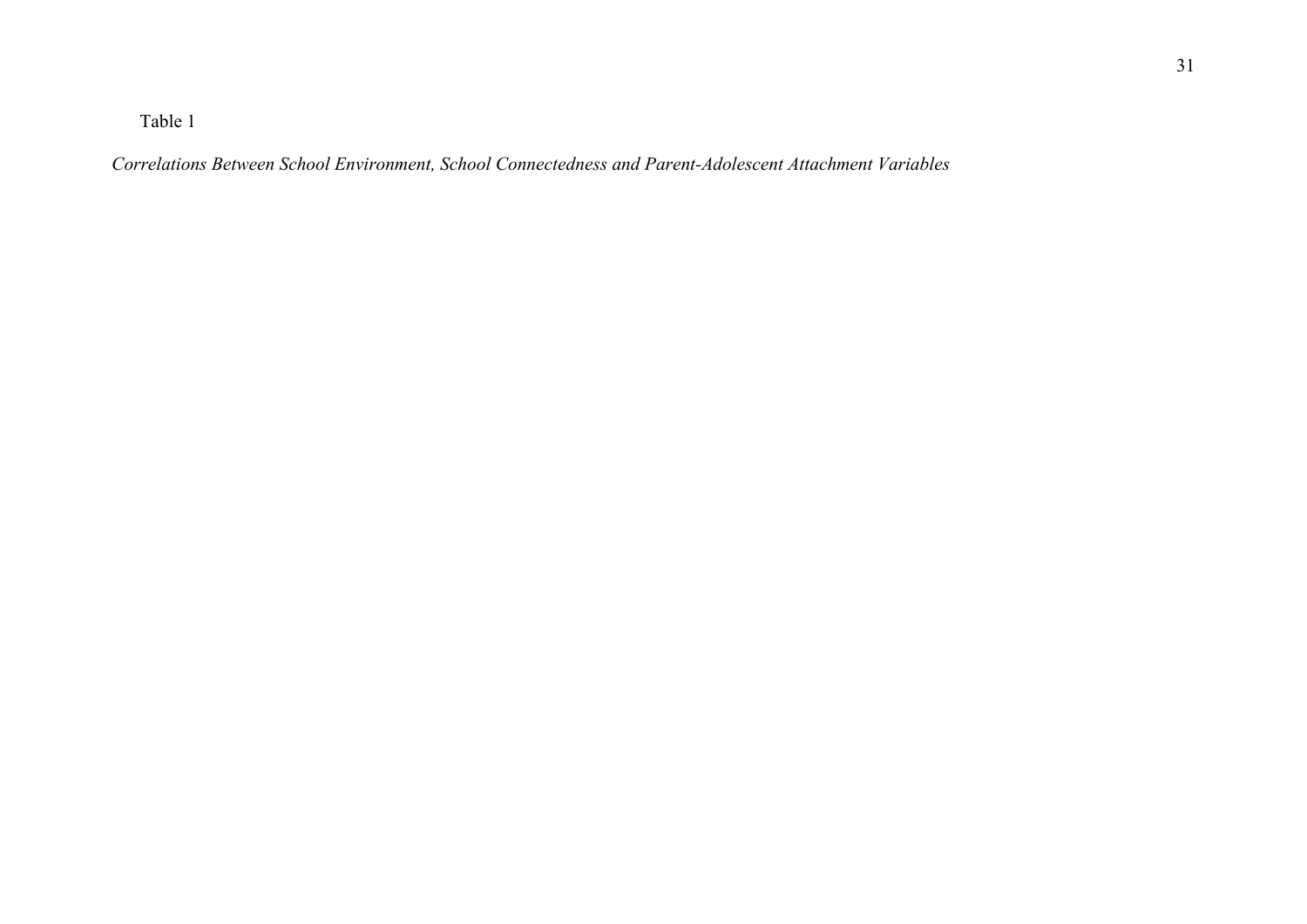| Variable                    | PSSM | $\mathbf{PAQ}^{\text{afac}}$ | $PAQ^b$        | School activity involvement | $\mbox{CES}$             | Support services | Attachment to home class | $\overline{32}$<br>Likeability of teachers |
|-----------------------------|------|------------------------------|----------------|-----------------------------|--------------------------|------------------|--------------------------|--------------------------------------------|
| <b>PSSM</b>                 |      | $-.458**$                    | $-.502**$      | $.310**$                    | .389**                   | $.532**$         | $.544**$                 | $-.625**$                                  |
|                             |      | $n = 146$                    | $n = 144$      | $n = 148$                   | $n=141$                  | $n = 146$        | $n=148$                  | $n = 149$                                  |
| PAQ <sup>a</sup>            |      | $\overline{\phantom{a}}$     | $.834**$       | $-.154$                     | $-.225**$                | $-.317**$        | $-.240**$                | $.402**$                                   |
|                             |      |                              | $n = 148$      | $n = 151$                   | $n = 145$                | $n = 149$        | $n=151$                  | $n = 152$                                  |
| $PAQ^b$<br>School activity  |      |                              | $\blacksquare$ | $-.209*$                    | $-.291**$                | $-.337**$        | $-.345**$                | $.423**$                                   |
|                             |      |                              |                | $n = 149$                   | $n = 142$                | $n = 147$        | $n = 149$                | $n = 150$                                  |
| involvement                 |      |                              |                | $\overline{\phantom{a}}$    | .048                     | .063             | $.114$                   | $-.125$                                    |
|                             |      |                              |                |                             | $n = 146$                | $n = 151$        | $n = 153$                | $n = 154$                                  |
| $\mbox{CES}$                |      |                              |                |                             | $\overline{\phantom{a}}$ | $.234**$         | .499**                   | $-.492**$                                  |
|                             |      |                              |                |                             |                          | $n = 144$        | $n = 146$                | $n = 147$                                  |
| Support services            |      |                              |                |                             |                          | $\sim$           | $.426**$                 | $-.527**$                                  |
|                             |      |                              |                |                             |                          |                  | $n=151$                  | $n=152$                                    |
| Attachment to<br>home class |      |                              |                |                             |                          |                  | $\overline{\phantom{a}}$ | $-.490**$                                  |
|                             |      |                              |                |                             |                          |                  |                          | $n = 154$                                  |
| Likeability of<br>teachers  |      |                              |                |                             |                          |                  |                          | Ξ                                          |
| ${\cal M}$                  | 3.75 | 35.42                        | 61.44          | 3.06                        | 15.78                    | 63.26            | 40.63                    | 12.77                                      |
| $\sqrt{SD}$                 | .615 | 8.61                         | 18.50          | .74                         | 5.72                     | 12.37            | 10.88                    | 4.18                                       |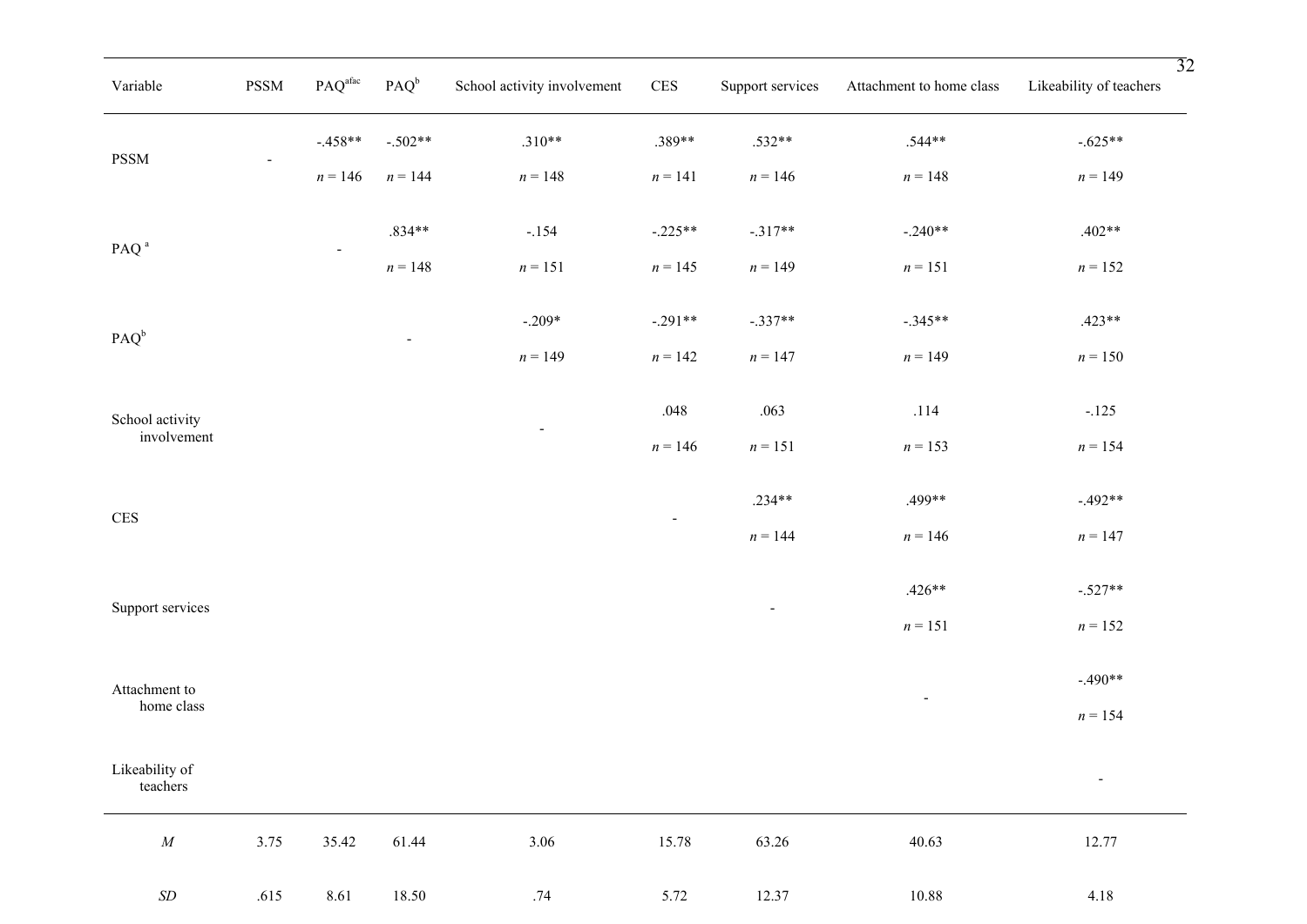*Note*. <sup>a</sup>Parent-adolescent attachment – facilitators of independence. <sup>b</sup>Parent-adolescent attachment – affective quality of relationships.  $*_{p}$  <.05.

\*\* $p$  <.01.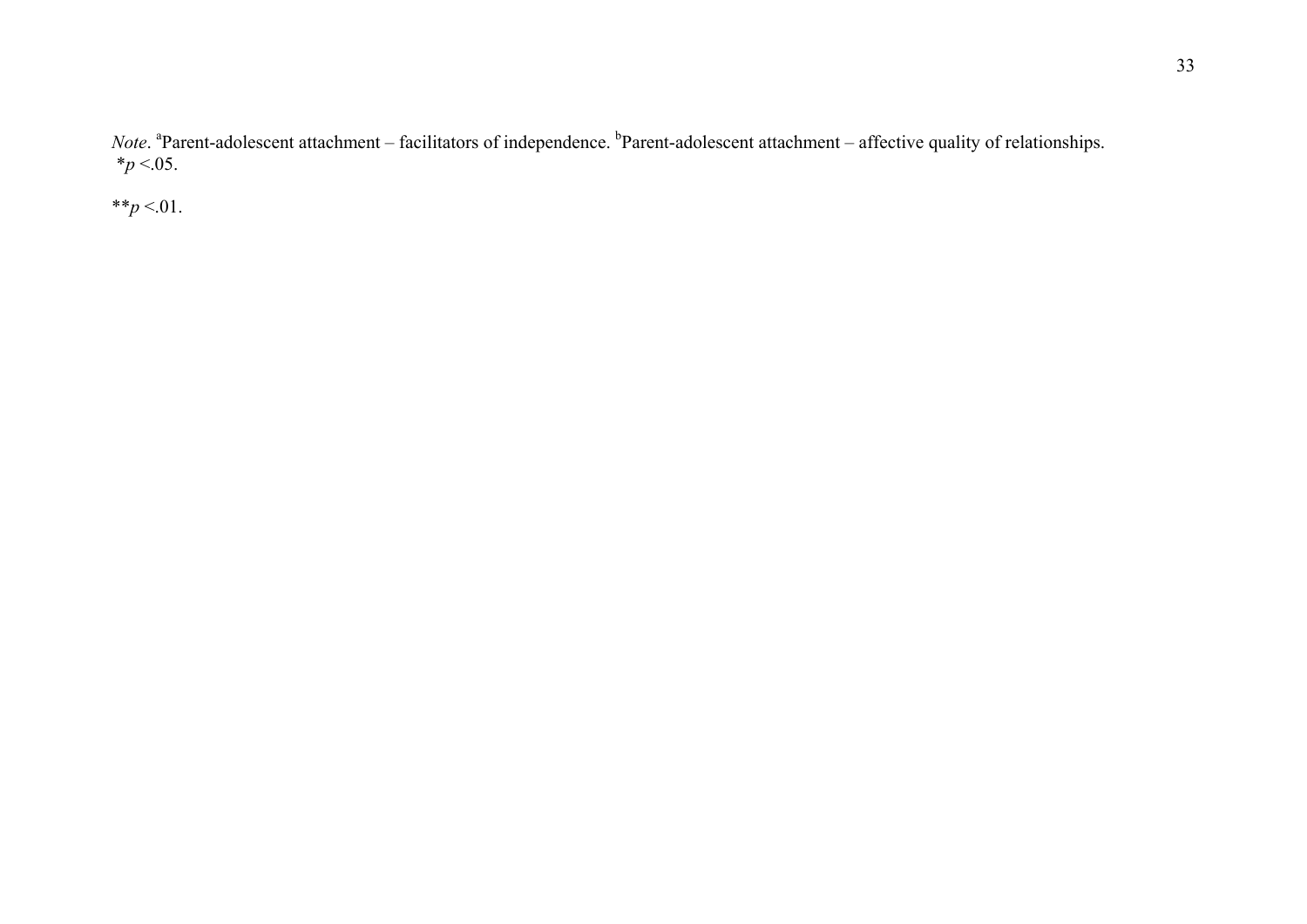### Table 2

*Summary of Hierarchical Multiple Regression Analysis for School Connectedness and Parent-adolescent Attachment and School Environment Variables* 

| Variable                           | $\boldsymbol{B}$ | SEB  | $\mathbf B$ | Sig.     |
|------------------------------------|------------------|------|-------------|----------|
| Step 1                             |                  |      |             |          |
| PAQ <sup>a</sup>                   | $-.017$          | .002 | $-.527$     | $.000**$ |
| Step 2                             |                  |      |             |          |
| PAQ <sup>a</sup>                   | $-.006$          | .002 | $-182$      | $.010*$  |
| Attachment to home class           | .011             | .004 | .204        | $.009*$  |
| Support services                   | .008             | .003 | .173        | $.018*$  |
| <b>Total Classroom Environment</b> | .004             | .008 | .043        | .559     |
| Involvement in school activities   | .158             | .046 | .208        | $.001**$ |
| Likeability of teachers            | $-.044$          | .011 | $-.309$     | $.000**$ |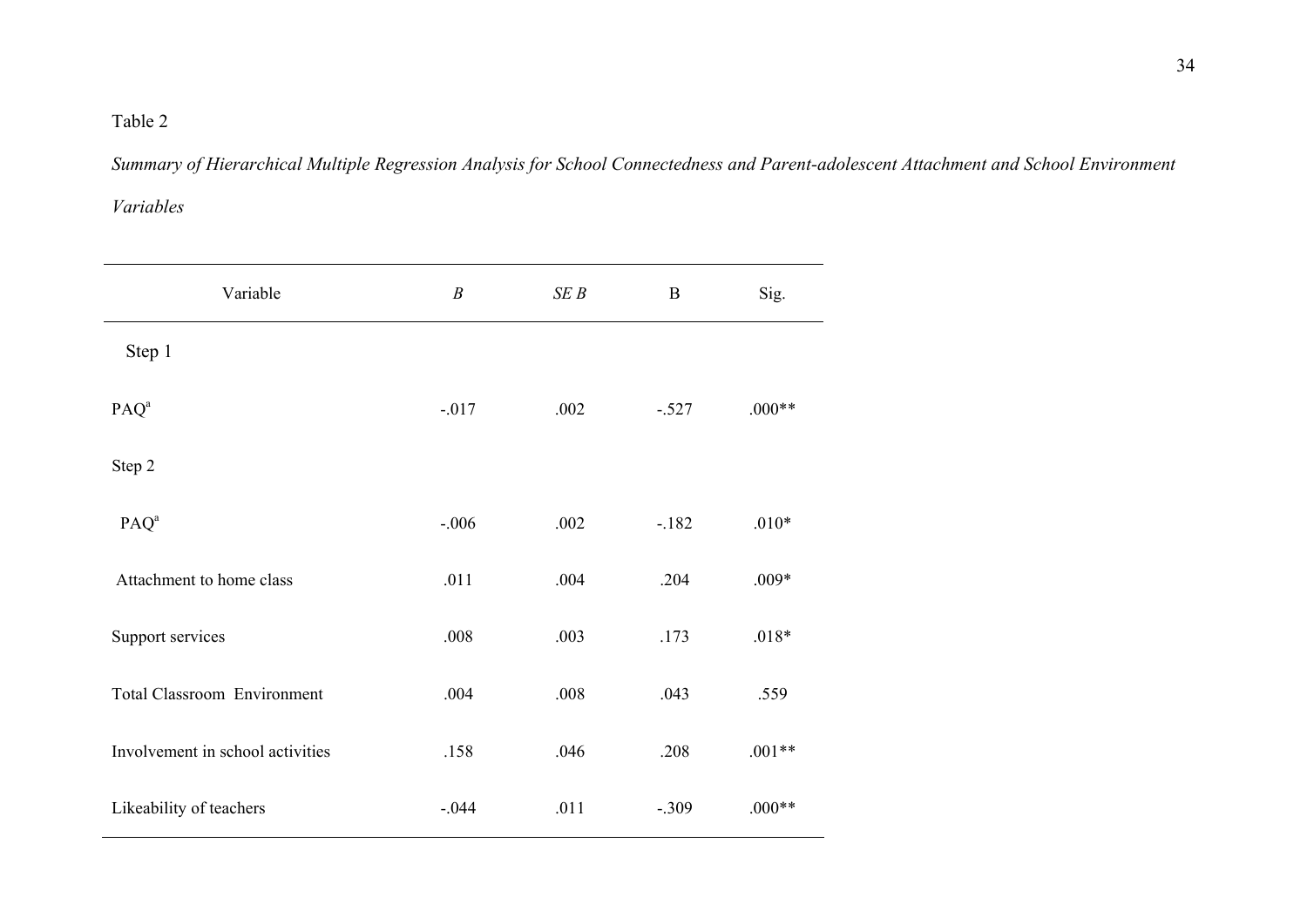*Note*. Dependent variable = School Connectedness. <sup>a</sup>Parent-adolescent attachment - affective quality of relationships.

 $*_{p}$  <.05.

\*\* $p < 001$ .